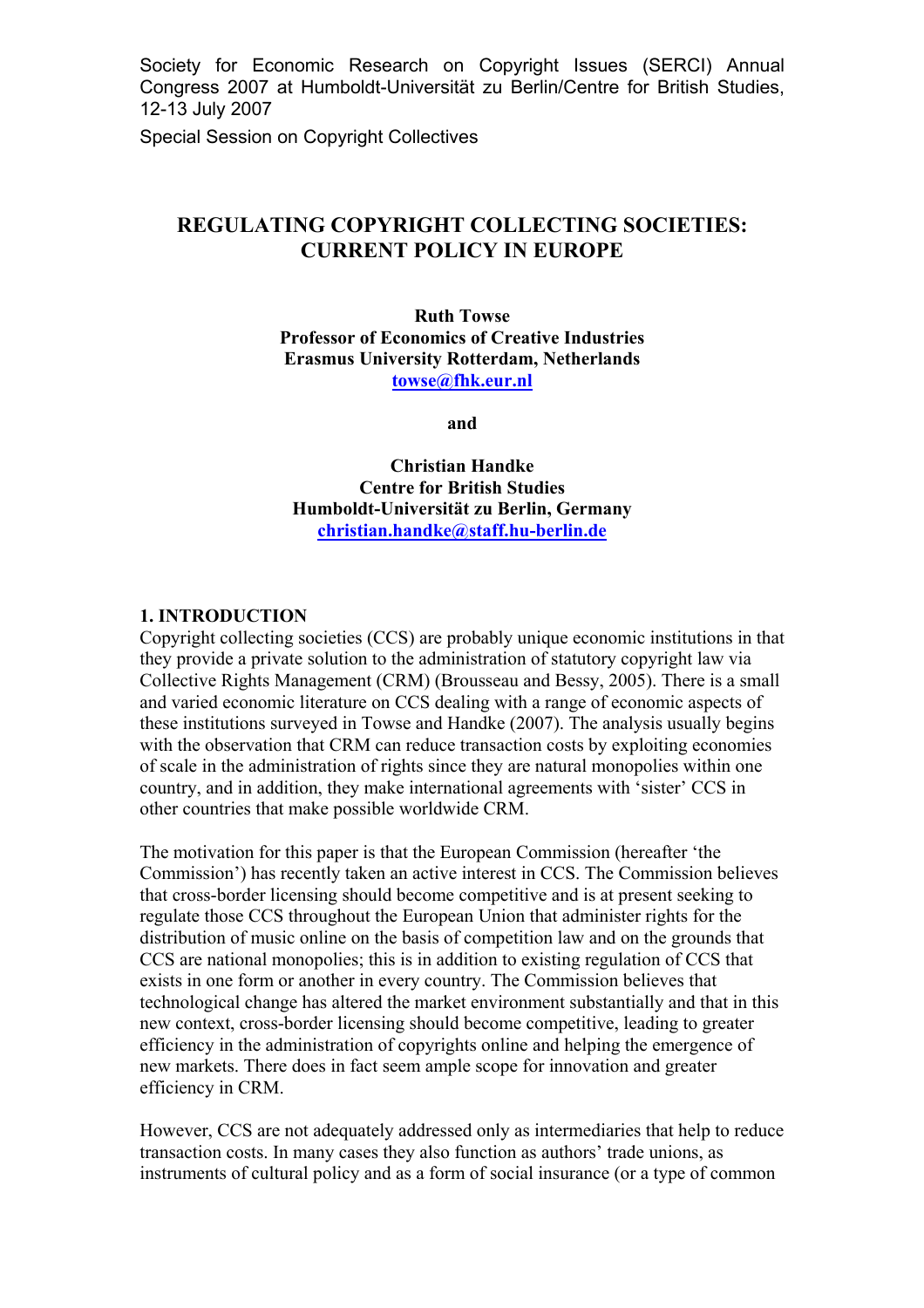carrier – we are unable to find the correct analogy) for rights-holders, particularly 'small' creators. Within the EU, there exist several national models of regulating national, monopolistic CCS in order to retain such functions and it is not clear which elements of this system would survive the introduction of pan-European competition between CRM providers.

In this paper, we argue that technological change – including digital rights management (DRM) – and regulation is unlikely to fundamentally alter the tendency towards natural monopoly in the administration of certain copyrights. Even if the removal by the Commission of what it calls 'customer allocation rules' and territorial restrictions succeeded in creating competition among CRM providers, the tendency to economies of scale would soon reinstate monopolies or very narrow oligopolies of CRM providers on a European Union-wide level. There is no adequate regulatory framework in place to deal with such a situation, however, nor are such regulations envisaged in the EC's publications and recommendations (but see some of the criticism in the so-called *Levai Report* by the European Parliament (EP) (2007)).

The paper is structured as follows: we begin by sketching recent developments in EU policy on copyright and then (in section 3) outline the main ways in which CCS are regulated at present. The main part of the paper in section 4 discusses the Commission recommendation in the light of various functions of collective rights management, which we identify as: reduction of transaction costs, finance of cultural projects, performing the 'solidarity' functions of a trade union and of social insurance. In Section 5 , weoffer some ideas on the implications of competition between CCS for CRM and Section 6 presents our tentative conclusions.

## **2. RECENT DEVELOPMENTS OF EU COPYRIGHT POLICY**

EU policy initiatives on copyright hinge on the justification of the reduction of barriers to trade in the internal 'single market'. The EU does not have authority over culture independent of this economic aim. Article 151 of the Treaty, introduced with the Maastricht revision in 1991,<sup>1</sup> requires the European Community (EC) to take cultural aspects into account in its actions but not to develop a cultural policy *per se*. Accordingly, the predominance of economic objectives is not only a question of the preferences of current EU decision-makers but it is built into the very legal structure of the EU. It is thus hardly surprising that economic objectives tend to predominate over other concerns in EU policy even when, as with the subject of this paper, there are strong cultural consequences. Accordingly, the EC's approach to copyright roughly resembles the traditional Anglo-Saxon perspective rather than the continental European *droit d'auteur*/authors' rights tradition (Koelman, 2004). While copyright is viewed in Anglo-Saxon terms as an economic property right, authors' rights law emphasises the non-economic role (moral rights) and the inalienability of a creative work from its author. Thus, arising from different legal traditions, there are different views as to the role of copyright and its administration through CRM as well, and this also translates into the purposes of the and governance of the CCS. We discuss some implications of this difference later on.

<sup>&</sup>lt;sup>1</sup> See European Community (2002), Title XII – Culture, Article 151, paragraphs 4 and 5.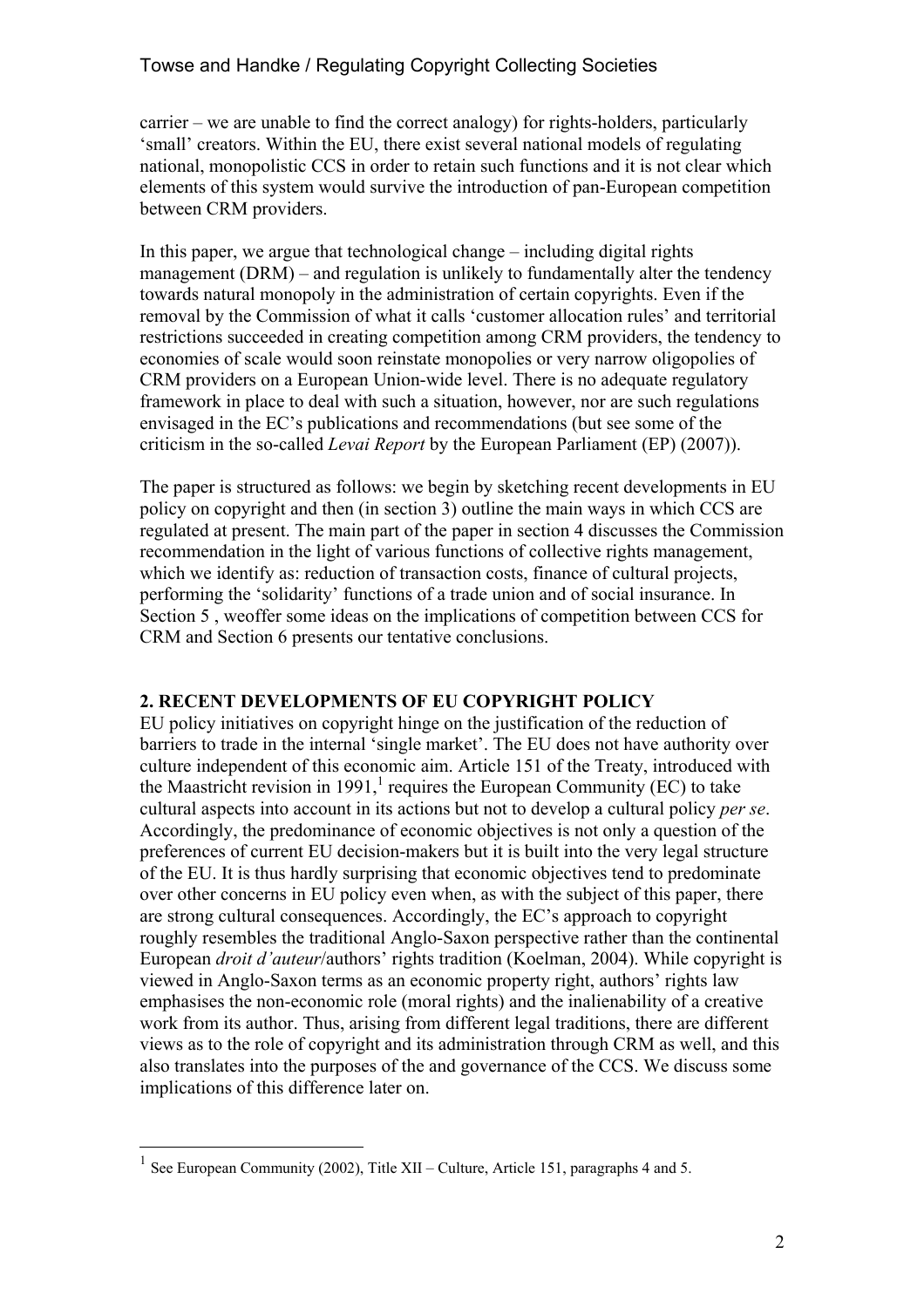With the *Directive on the harmonisation of certain aspects of copyright and related rights in the information society* (EC, 2001), the so-called 'Information Society Directive', the European Commission began to define central concepts of copyright policy at the EU-level (Röttinger, 2001). This Directive was motivated by the perceived challenges to the internal market and European copyright regimes in the 'Information Society', mainly digitalisation and the delivery of information goods by Internet, and was developed to comply with the World Intellectual Property Organisation's (WIPO's) so-called 'Internet' treaties, which the EU signed on behalf of all member states.<sup>2</sup> The 'Information Society Directive' (EC, 2001: paragraphs 25 and 29) aimed to resolve 'legal uncertainty regarding on-demand transmission of copyright works (and related rights)' by adapting copyright regulations to capture this new technology. To do so, the Directive has gone far beyond the scope of previous EU-level copyright initiatives. Therefore, the humble title is misleading. The 'Information Society Directive' (EC, 2001) appears to set EU copyright policy on a path towards a coherent legislation (Bayreuther, 2001; Röttinger, 2001), as a significant middle-layer between wider international arrangements and national legislation in the member states. $3$ 

The Commission regards music to be the driver of a European market for online content services (European Commission, 2005b) and CCS involved in this market are now being investigated by the EU for anti-competitive behaviour. The starting point of this current policy problem was that in 2004, the Commission issued a notice about the so-called 'Santiago agreement', an agreement between Europe's 16 large authors' and composers' CCS to provide a 'one-stop-shop' for the right to communicate to the public via online services:

'…..the so-called 'Santiago agreement' is potentially in breach of European Union competition rules. This is because the cross-licensing arrangements that the collecting societies have between themselves lead to an effective lock up of national territories, transposing into the Internet the national monopolies the societies have traditionally held in the offline world. The Commission believes that there should be competition between collecting societies to the benefit of companies that offer music on the Internet and to consumers that listen to it. The lack of competition between national collecting societies in Europe hampers the achievement of a genuine single market in the field of copyright management services and may result in unjustified inefficiencies as regards the offer of online music services, to the ultimate detriment of consumers. The Commission considers that the territorial exclusivity afforded by the Santiago Agreement to each of the participating societies is not justified by technical reasons and is irreconcilable with the world-wide reach of the Internet'. 4

The Commision continued to address aspects of the administration of copyright with the Commission Recommendation of 18 May 2005 *On collective cross-border management of copyright and related rights for legitimate online music services* (European Commission, 2005a). A related study (European Commission, 2005b) and an impact assessment (European Commission, 2005c) lay out the official reasoning and considerations behind these initiatives. The explicit motivation of the EC is to establish an efficient market for licensing online music services. The Commision

<sup>&</sup>lt;sup>2</sup> WIPO Copyright Treaty (WCT) and the WIPO Performances and Phonograms Treaty (WPPT) that are the first international intellectual property treaties to address the digital network environment. 3

 $\frac{1}{4}$  However, the Information Society Directive (EC, 2001) does not cover moral rights.

European Commission press notice of European Commission proceedings against the 16 national CCS in the 'Santiago Agreement'.IP/04/586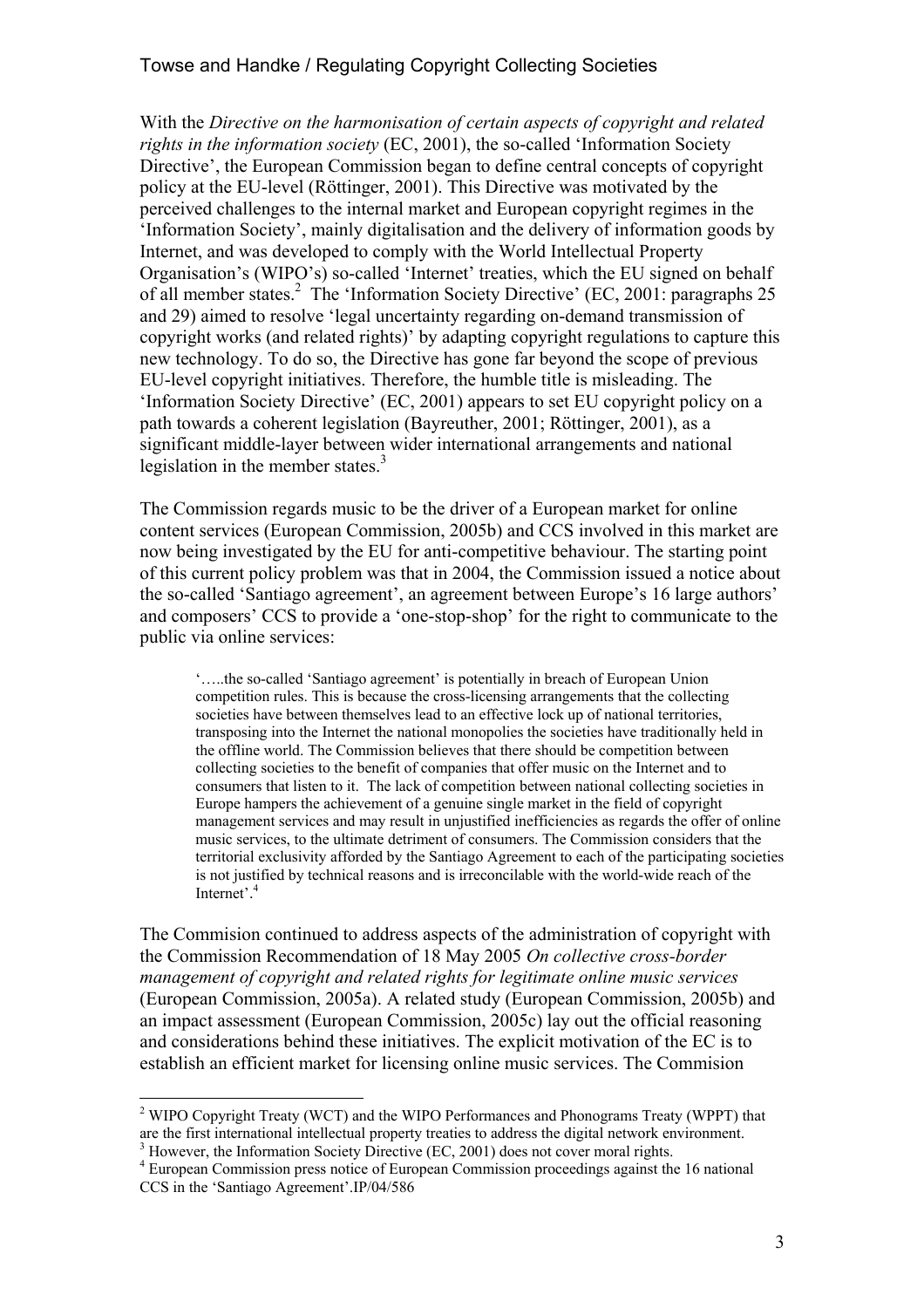notes that the market for legitimate music services online trails behind that of the USA (European Commission, 2005b) and suggests that this is due to difficulties with cross-border collective rights management (CRM) in Europe.

This interpretation is, however, problematic. As a related study by the European Commission (2005b) concedes, CRM is certainly not the only factor that has affected the differential growth of online music services in the EU and the USA. Purchasing power and access to ICT and broadband Internet connections differ. In many European countries, mobile telephony networks are used much more frequently than the Internet to download music (IFPI, 2007). In any case, the service that popularised authorised music downloads and continues to dominate the market, Apple Inc.'s *Itunes*, was introduced in the US by April 2003 but only arrived in some EU member states by 15 June 2004 (France, Germany and the UK). It started operating even later in most other EU member states and still does not provide services in some member states such as Slovenia. The question is whether Apple's breakthrough and its decision to introduce *Itunes* in the USA first had anything to do with differences between CRM systems between the two regions and to our knowledge there is no conclusive evidence.<sup>5</sup> Indeed, one of the abiding problems of this controversy is that there is little hard empirical evidence or apparently concern with it.

That said, the Commission has picked up an important point with its initiatives regarding the control of national copyright collecting societies (CCS). It is unsatisfactory when a single provider of an online service delivering music throughout the EU has to negotiate licences with CCS in all 25 member states. However, the CCS had tried to mitigate this problem themselves by adopting reciprocal agreements for the authors'/publishers' and record producers' right to communicate to the public (Santiago and IFPI/Simulcasting and Webcasting), as well as online reproduction rights (BIEM/Barcelona). In all these cases, CCS had made reciprocal arrangements to administer the rights affected by online services within their territory for any rights-holder registered with another CCS that participated in the agreement. In this way, CCS offered a more or less efficient solution that allowed online content services without the need to clear the rights with every national CCS individually. But some of these reciprocal agreements contained measures that restrict rights-holders in directly cooperating with a CCS other than that of the territory in which the rights-holder is based. The EC has taken issue with territorial restrictions as well as with what it perceives to be the discrimination of some right holders and inefficiencies concerning the cross-border distribution of royalties (European Commission, 2005b). The behaviour of authors' CCS, in particular those taking part in the Santiago agreement, were seen to be especially problematic on both these counts. Authors' CCS claim that they had to let the Santiago agreement expire in 2004 because of pressure from the Commission to abandon the territorial restrictions on CCS' activities within the EU. If that is true, it would seem that the Commission is now trying to solve a problem partly of its own making.

The Commission's explicit motivation for addressing CRM is technological change in the copyright industries (see e.g. European Commission, 2005; EP, 2007b). The Commission is under the impression that the existing structure of CCS creates

<sup>&</sup>lt;sup>5</sup> In fact, Apple conventionally introduces many of its products considerably earlier in the USA than in Europe and so do many other multinational electronics and entertainment service suppliers, including the major record companies that struck a deal with Apple to make *Itunes* possible.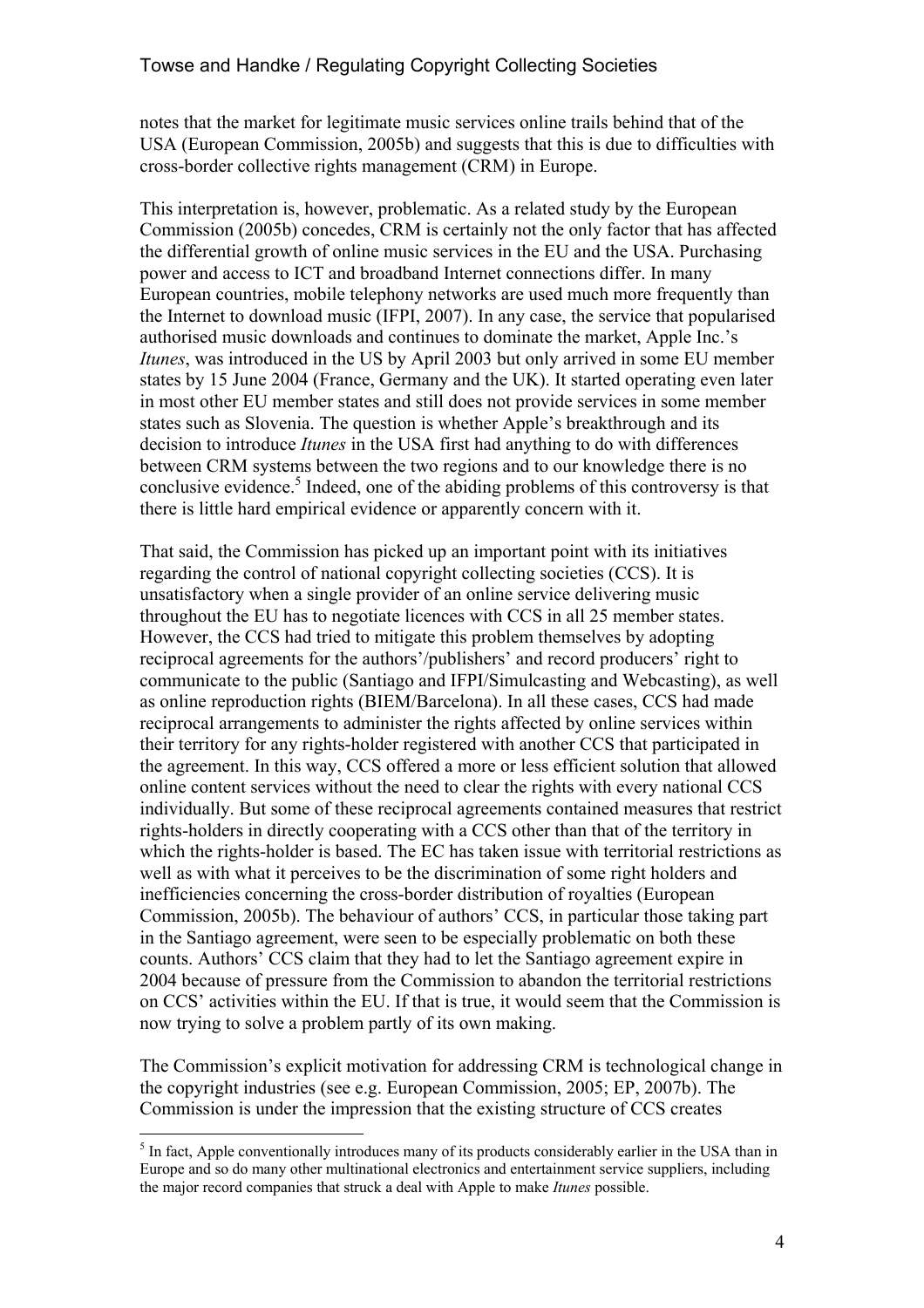obstacles to the emergence of efficient markets for copyrighted content online. On the one hand, the Commission's staff working document (European Commission, 2005b) argues that the "ubiquity of the online environment exposes online content providers to liability for copyright infringement in all territories in which his service is technically available" and that this situation requires new licensing solutions rather than an extension of the reciprocal arrangements established by existent CCS. This argument can only be fully appreciated when it is understood that the Commission regards the operation (and thus the regulation) of many national CCS to be inefficient (European Commission, 2005b) or, as the Commission recommendation (European Commission, 2005a) has it, the potential for the "rationalisation" (paragraph 10, paragraph 13) of CRM services more generally. This includes concerns with static inefficiencies due to their monopolistic position. The Commission is also concerned with dynamic inefficiencies where CCS do not fully exploit the potential for innovation.<sup>6</sup>

In 2005, the Commission took action by issuing the above-mentioned recommendation on collective cross-border management of copyright and related rights for legitimate online music services (European Commission, 2005a). The central recommendation of the Commission is that right holders are to enjoy a free choice of:

- whom to entrust with the management of "rights necessary to operate" legitimate online music services" (paragraph 3);
- the specific rights to be entrusted for collective management (paragraph 5a),
- the territorial scope of the mandate (paragraph 5b) irrespective of the nationality or residence of the either the right-holder or the CRM provider.
- Right-holders should also have the right to withdraw any of the online rights and transfer the multi-territorial management of those rights to another collective rights manager (paragraph 5c) and CCS should then ensure that their repertoire is withdrawn from reciprocal representation agreements between CCS (paragraph 5d).

If such measures were to be put into place, both rights-holders and users would be able to shop around for the services of copyright administration by the CCS that offers them the best deal.

Furthermore, the recommendation (European Commission, 2005a) deals with governance issues, suggesting that CCS should grant commercial users licences on the basis of objective criteria and without any discrimination among users (paragraph 9). Distribution of royalties is to be equitable and CCS are to provide comprehensive information on any deductions (paragraph 10-12). No "discrimination" of any category of rights-holders is to be tolerated and the "the representation of rightholders in the internal decision making process" is to be "fair and balanced" (13). For the moment, the status of a Recommendation implies that these are non-binding suggestions that give guidance to stakeholders on what the Commission would like to see happen or may legislate in the future.

 $6$  Because of incumbent CCS' market power and informational advantages, as well as due to divergent interests among members, member control might not provide a quick solution, either (see Macqueen and Peacock, 1995; Towse, 1997; Towse, 1999; Wallis et al, 1999a; Kretschmer et al, 1999; Kretschmer, 2002b; Gayer and Shy, 2006; Handke and Towse, forthcoming; Oksanen and Välimäki, unpublished). The EC is concerned with a lack of transparency and ineffective member control.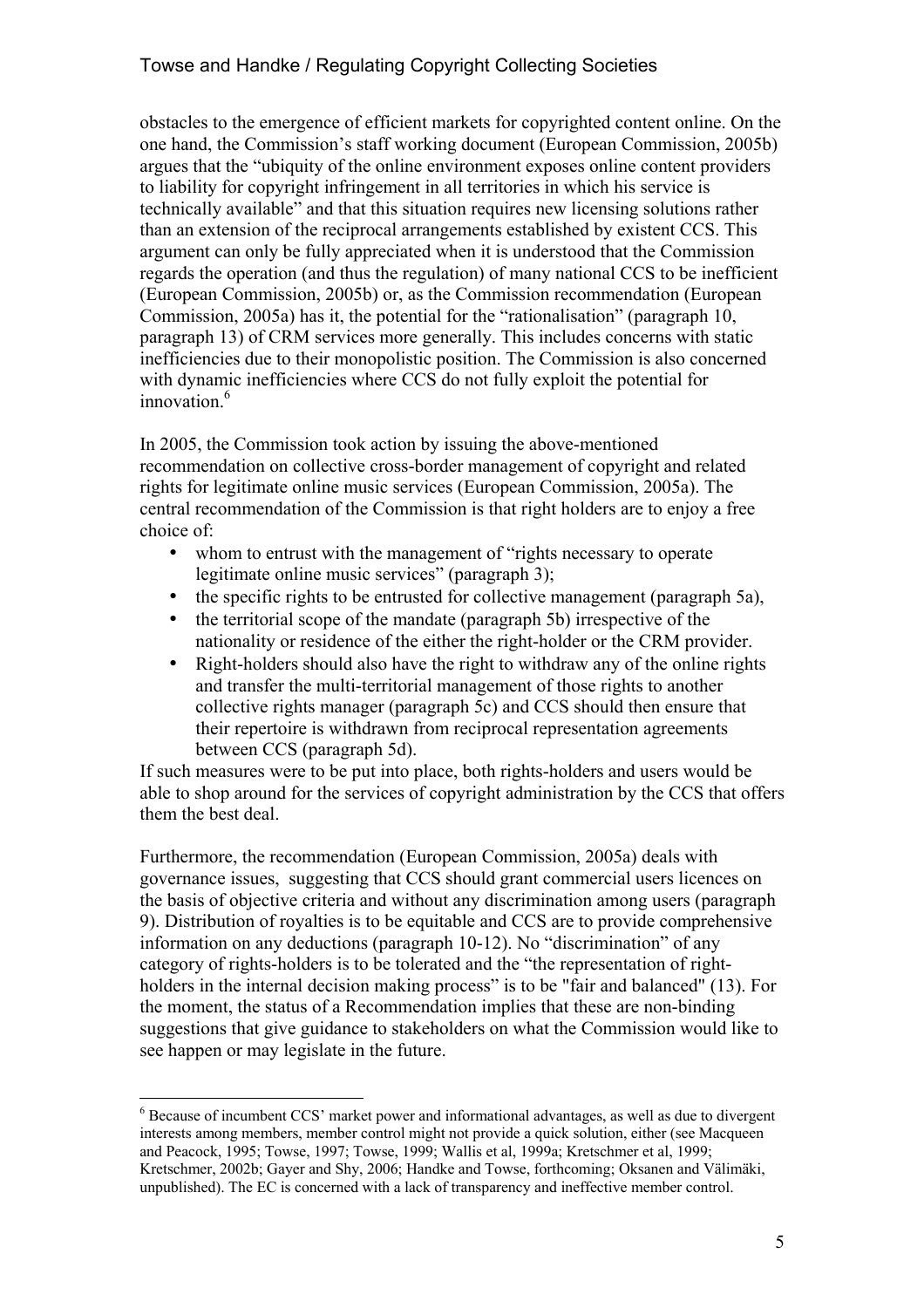These moves by the Commission have created a furore in the whole creative industry sector. The European Parliament has strongly criticised the policy and the Commissioner in charge of it. A report adopted by the EP (2007) in March 2007 – the so-called *Levai Report* – objects to several aspects of the Commission's 2005 recommendation. It wants to avoid a 'big-bang' style introduction of open competition into the collective management of authors' rights because it fears that that would wipe away all measures in the current CRM system aimed at safeguarding cultural diversity in Europe (thus reflecting the schism between the 'economic' view of copyright and the support for creativity in authors' rights).

In order to judge the merits of the Commission's Recommendation, we need to understand the basic aspects of the very complex economic and legal world of CRM and the way the CCS work.

#### **3. EXISTING REGULATION OF CCS**

Most CCS are supervised and regulated by public authorities. National arrangements differ and range from direct political control or continuous scrutiny by specialised supervisory bodies to a simple application of competition and contract law (Rochelandet, 2003; Besen and Kirby, 1989; Besen, Kirby and Salop, 1992). There are a number of control variables at the disposal of regulators: licence fees, distribution of fee income, scope of the rights the CCS may administer and the type of licence, damages for infringement and, most relevant to this paper, rules for membership There are also state supervised arrangements for dispute settlement between CCS and users.

Most CCS are required by custom and in many cases by law to accept all creators with a minimum repertoire of works to their name as members (Besen, Kirby and Salop, 1992). For some rights, for example, public performance of musical recordings on UK radio stations, rights-holders are even obliged to deal with a collecting society under compulsory licensing arrangements mandated by the legislator, including the EU itself (Towse, 2001). Frequently CCS are also permitted (or expected) to use up to 10% of their revenues for cultural projects such as support to high art events or musical education, rather than distributing them to their members. There is no clear best practice regarding the performance of CCS under the various regulation systems (Rochelandet, 2003).

In the economic literature on CRM, the extent to which CCS should be regulated is contentious. Merges (1996) argues that the legislature or judiciary is inherently inferior to industry insiders in shaping a proper framework for the commercialisation of copyrights. To him, spontaneously founded collecting societies illustrate the ability of the industry to create its own solutions on the basis of property rights. Kretschmer (2002b) takes the opposite view and favours a scenario in which collecting societies would be unequivocally treated as regulatory instruments. Watt (2000) believes that, when the CCS is a natural monopoly, public supervision and regulation would promote efficiency. Economic arguments for regulating collecting societies include the need to limit the market power of monopolistic societies vis-à-vis users as well as new members (Besen, Kirby and Salop, 1992). Wallis et al (1999) regard collecting societies as providing a public cultural service by financially supporting newcomers, niche productions, in particular 'serious' music, and music education. Kretschmer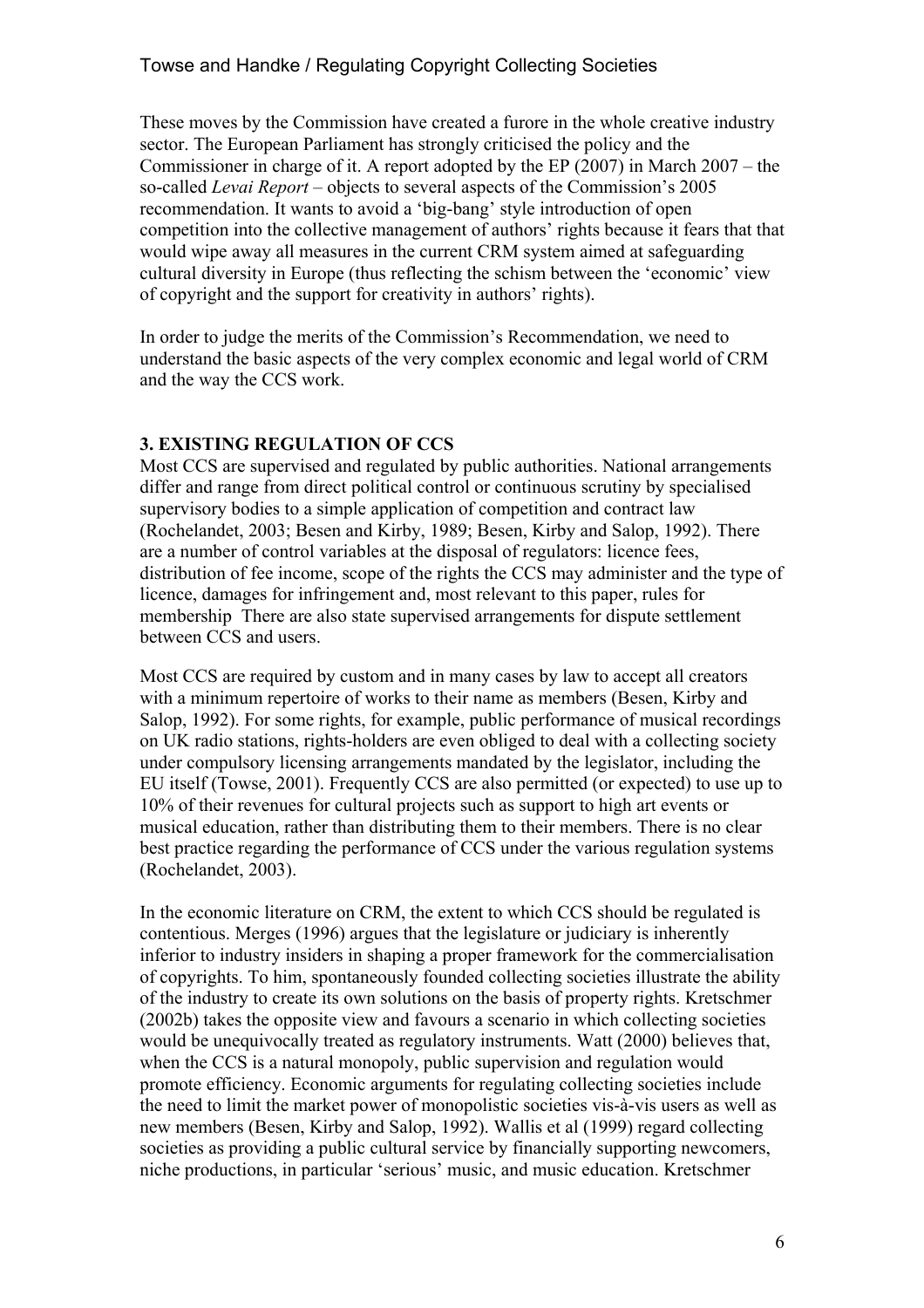$(2002a)$  suggests such measures would improve economic efficiency – as well as promoting equity – and might constitute an alternative justification for collective administration of rights. This aspect of the system would be threatened by competition not least because major conglomerates seek to appropriate the full value of their repertoire. Several authors have incorporated other problems, such as vertical and horizontal integration in the market for works (typically in the music industry) into the analysis of CCS (Wallis et al, 1999a; Wallis et al, 1999b; Kretschmer, 2002a; to some extent, also Katz, 2004).

With its Recommendation (European Commission 2005a) the Commision has begun to add another layer of regulation to the various forms of national and international regulation built into the CRM system. If the EC's central recommendation – to open up the market for CRM services throughout the EU for cross-border competition – turns out to be effective, it looks set to limit member states' ability to regulate CRM on national level. This will be the case not only because member states will have to pass legislation in line with the Recommendation (or a subsequent Directive if deemed necessary) but also because rights-holders and users that are able to shop around for a CRM provider will simply abandon the CRM systems of countries that impose restrictive regulations.

## **4. THE COMMISSION'S RECOMMENDATIONS AND THE FUNCTIONS OF THE CCS**

In this section, we address the Commission's Recommendation to increase competition in the administration of online rights between CCS throughout the EU using the insights from the economic literature on CRM and CCS (though the Levai Report (EP 2007) suspects that the intention might ultimately be broader). We structure our argument in the following way: we first address the core function of CRM providers of reducing transaction costs; then take into consideration three further functions of many CCS and discuss the possible impacts of cross-border competition on these social and cultural aspects of the CRM system.

### **4.1 CRM reduces transaction costs**

From the economic point of view, the main rationale of CRM and the CCS is the minimisation of transaction costs both for creators (suppliers of copyright works) and for users (intermediate and final consumers). In extreme cases, where these transaction costs exceed the value of copyrights to users, no market will develop (Besen and Kirby, 1989a; Hollander, 1984; Tournier and Jourbert, 1986). However, there are economies of scale in the administration of some copyrights and these are reaped in particular by the use of blanket licences that cover all works in the repertoire of all members of a particular CCS. The CCS itself usually controls a specific bundle of rights, such as the performing right. The fixed costs of administering the rights to any bundle of works – which requires the setting up of databases of millions of works and of a diverse population of creators and subsequent rights-holders and arrangements for the monitoring of use among a great number of users and negotiating the terms of use – are high, while the marginal costs of administering an additional work are relatively low (Besen and Kirby, 1989a; Hollander, 1984; Watt, 2000). By exploiting the economies of scale in the administration of copyrights, a CCS can reduce transaction costs substantially and make markets more efficient and even enable new markets to develop (Hollander,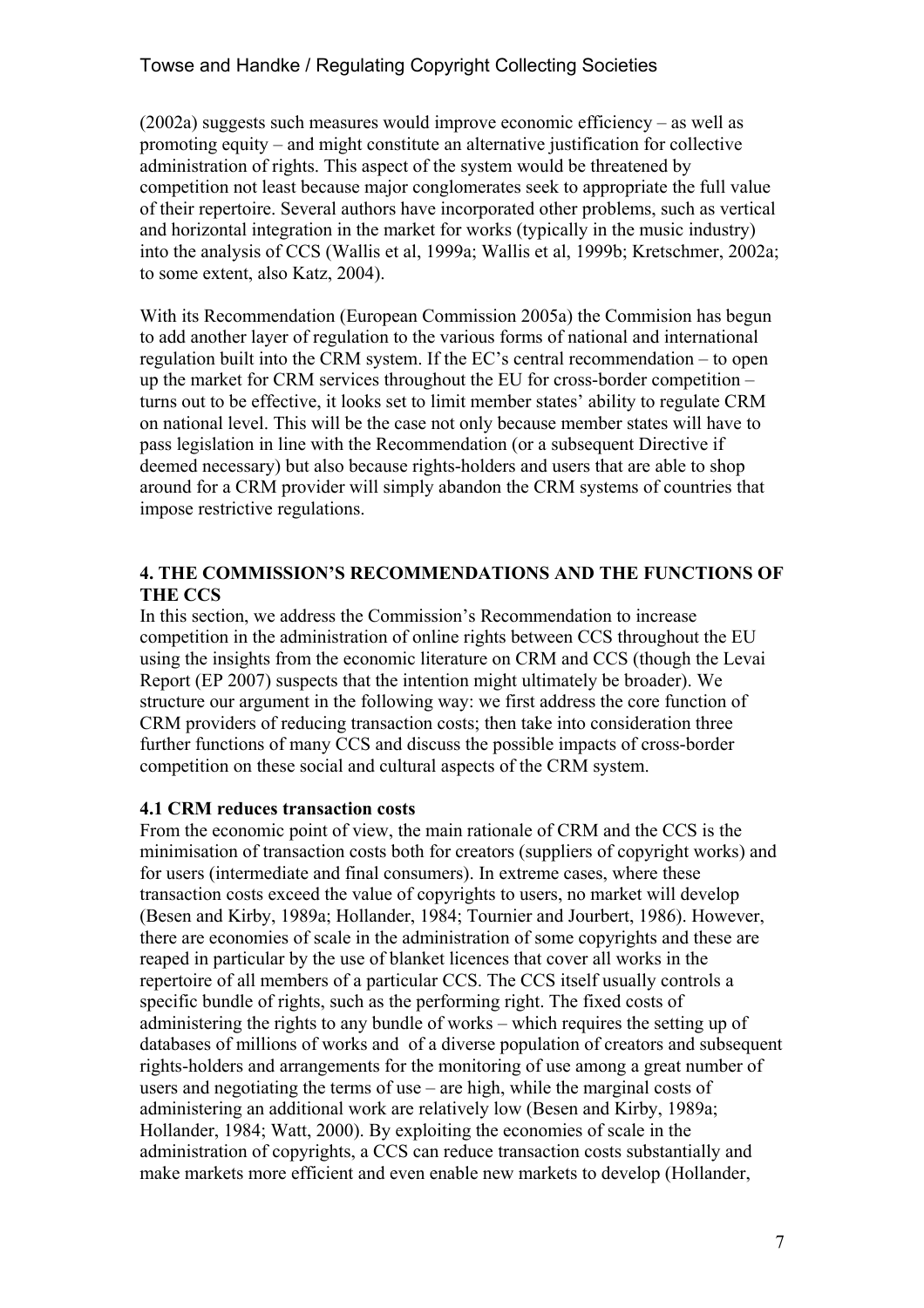1984; Besen and Kirby, 1989a; Besen, Kirby and Salop, 1992; Merges, 1996; Watt, 2000, Katz, 2004).<sup>7</sup> In addition to the cost advantages, users' preferences for more comprehensive licences will favour larger CRM providers, a single licence covering all available copyright works of a particular type guarantees legal security and this is typically supplied by the CCS as a blanket licence. This preference seems to be a peculiar type of network effect: *users*' valuation of a collective licence does not depend on the number of other *users* that utilize the same licence. Instead, *users* value a licence more, the more comprehensive the repertoire covered is, i.e. the more *rightsholders* participate in the licence.

Thus, the blanket licence reduces many kinds of transaction costs – the costs of contracting and of price setting and search and information costs – for both rightsholders and for users. But the blanket licence, while administratively efficient is not economically efficient (Liebowitz, 2005; Watt, 2000) and furthermore, it would not be feasible without monopoly control over a bundle of rights to the relevant repertoire that can be efficiently administered together.

One question that therefore arises is whether contestability would come from a further debundling of rights administration and whether 'online' and 'offline' rights can be administered separately**.** For the purpose of fostering the emergence of new services online, it may be an advantage to separate rights management online (whether individually or collectively managed) from CRM of traditional rights for the same works, though that would increase costs for users; since the blanket licence fee is presumably an average of all the prices that would be set if each work were to be priced individually, without it, the most popular works would command a higher price, thus making their users worse off. Users apparently now want online licences to cover a broader bundle of rights, particularly rights for cross-border use but maybe also other rights that have so far been administered separately by different CCS. But that might not be in the interests of rights-holders. A point to note in the context is that when the PRS (Performing Right Society) in the UK merged with another CCS, the Mechanical Rights Protection Society (MCPS) that administers the rights of composers and music publishers in licensing sound recording, film music and suchlike, the advantage was that it saved the duplication of costs for members (and the merger was not held to be anti-competitive). This may be significant as it represents the merger of CCS that administered previously different rights. The economic logic of the proliferation of CCS would be that there are indeed separate markets for the services of administering specific bundles of rights: for example, broadcasting rights operate in a separate market from that for performance rights in music and accordingly, the services of administration benefit from specialisation in the different markets. Cross-country comparisons show that where CCS developed spontaneously without state intervention, almost identical divisions between CCS have developed (Rochelandet, 2003). Other anecdotal evidence suggests that where many different rights are administered together because the state set up CRM that way, the administration costs are much higher than those of the specialised CCS; the Italian authors' CCS, the SIAE, which is tightly controlled by the state, is a case in point (Monopolies and Mergers Commission, 1996). Thus the evidence, such as it is,

 $<sup>7</sup>$  For criticism of the justification in terms of transaction costs and an overview over alternative</sup> justifications see Katz (2004), also Kretschmer (2001) and Watt (2005). Some alternative rationales for CRM are addressed below.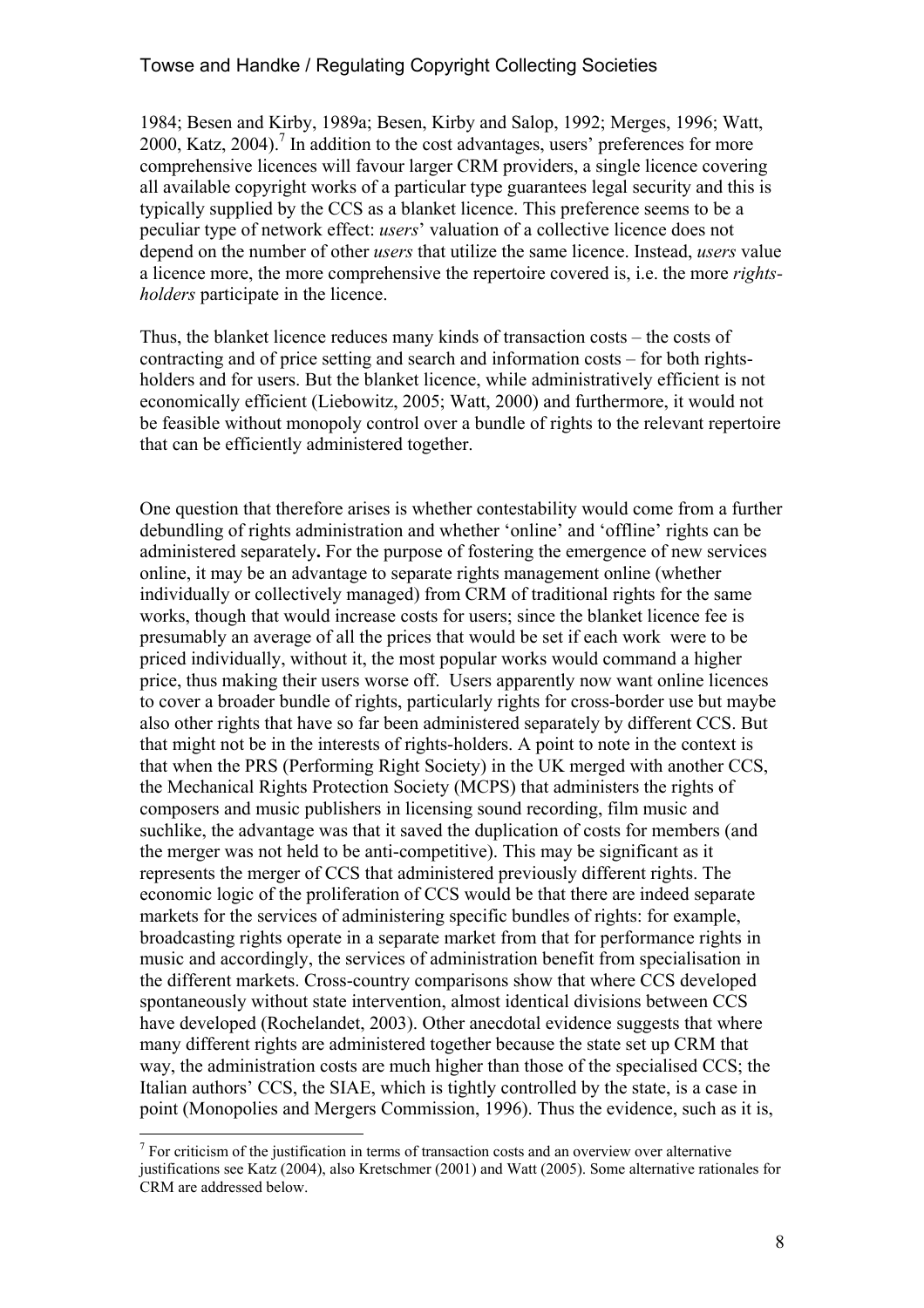is mixed and we have little to go on (and nor does the Commission). As yet, the specialised economic literature on CCS has hardly addressed this issue.

#### **4.2 CCS and the cultural function**

As mentioned earlier, CCS, especially those in authors' rights jurisdictions, often have a policy of stimulating creativity and promoting cultural diversity by setting aside a portion of revenue as cultural subsidy, the so-called 'cultural deduction': a percentage (usually 10%) is deducted from all revenues of a national CCS (including those due to foreign CCS members whose royalties are being collected and repatriated under a reciprocal agreement) and spend it for cultural purposes. Many European CCS have this function as part of their statutory duty but even those that do not, such as those in the UK, often voluntarily donate for cultural purposes. The cultural deduction is a transfer payment from all members to high culture or fringe suppliers. As a minority of high-earning CCS members typically account for the bulk of revenues, they also largely pay for this transfer. The cultural deduction has been a cause of controversy for some time. The Commission's Recommendation (European Commission, 2005a) does not bode well for the future of this institution. If rights-holders and users were able to shop around for the CRM providers, those CRM providers that have the least cultural deduction – if any – would be at an advantage in attracting profit-maximising members.

In addition to the cultural deduction, CCS often operate a policy of crosssubsidisation between genres of works when it comes to distribution; musical performing rights societies may well have a rule that favours 'classical' composers (for the UK's PRS, see Monopolies and Mergers Commission, 1996). According to Wallis et al (1999), both cultural deductions and cross-subsidisation between genres are more significant in author-dominated collecting societies, such as the German GEMA or Sweden's STIM, and they reflect authors' preferences in comparison to those of publishers.

### **4.3 CCS as authors' trade unions**

 $\overline{a}$ 

CCS bargain collectively in agreeing the licence fee with users and this 'solidarity' is due to the blanket licence. This is particularly important for new entrant creators whose works have not yet established themselves on the market and who would have a serious disadvantage in bargaining individually. It is well known that all but the top few superstar artists have weak bargaining power with the industries that use their work (Caves, 2000). It is in this sense that CCS act as a trade union in collective negotiations – typically, it should be noted, with the monopoly trade association of users, such as the representatives of shopkeepers, airlines, restaurants and bars, sports halls, discotheques and the myriad other types of businesses that use copyright works as inputs – a 'classic' countervailing force in bargaining fees that forms a bilateral monopoly situation. However, regulation intended to break up market power on one side of this arrangement could have the unintended consequence to favour the other  $side.<sup>8</sup>$ 

<sup>&</sup>lt;sup>8</sup> Note that in Germany, the members of the German chapter of the International Federation of the Phonographic Industry (IFPI) (including all major record companies and representing around 90% of the market in terms of revenues) and the authors' CCS *Gesellschaft für musikalische Aufführungs- und mechanische Vervielfältigungsrechte* (GEMA) had a prolonged conflict over the demand of the IFPI to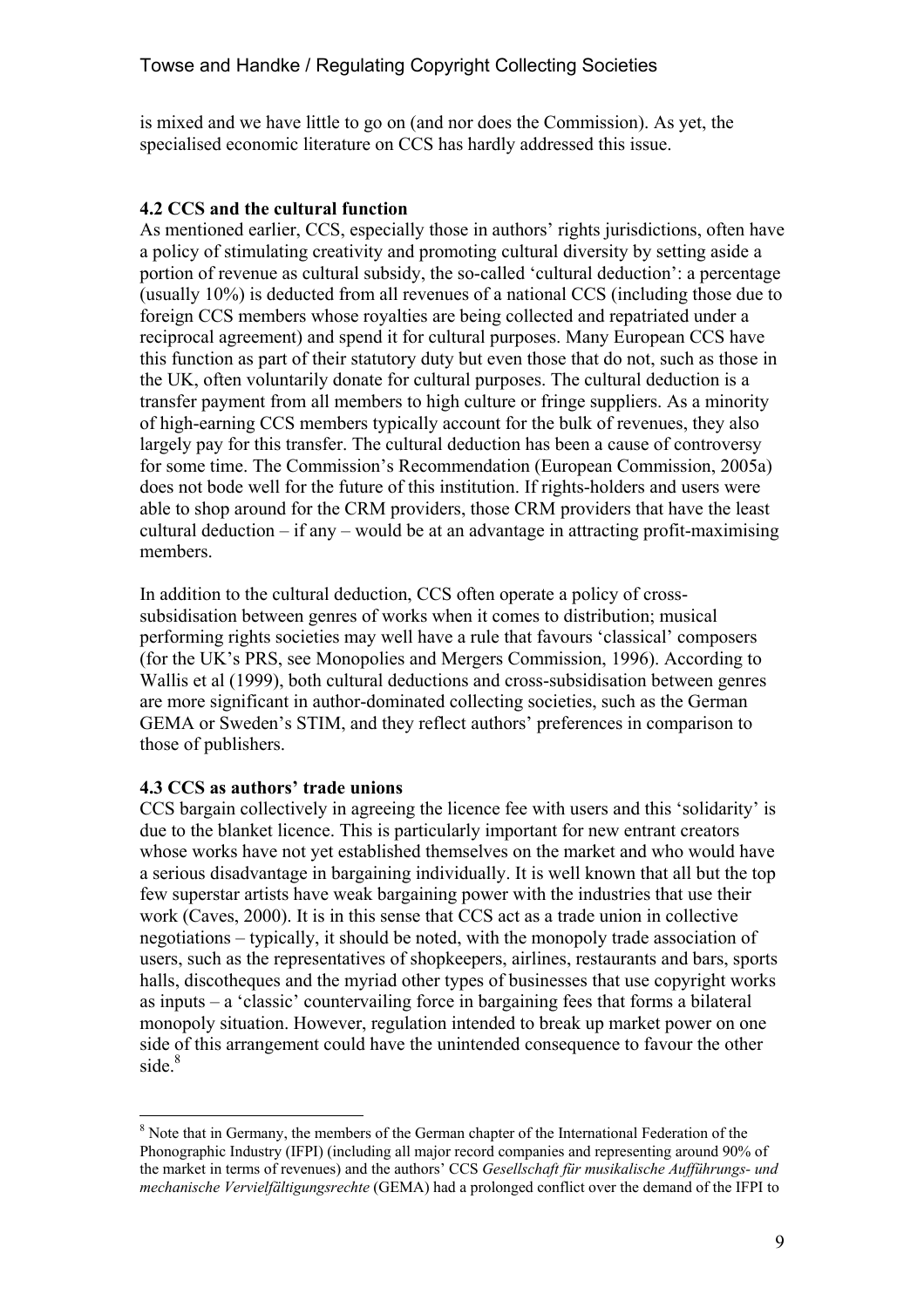All rights-holders – both creators as well as subsequent rights-holders such as publishers and record companies – share an interest in exacting the highest possible licence fees from users. However, they also need to bargain within the CCS for the royalty share that each of these groups of rights-holders receives (Kretschmer, 2002) and in this respect the trade union analogy breaks down because unlike the typical 'workers' union', the CCS also has members from the 'employer' side. In the music industry, the publishers and record labels seem to be more adept at promoting their economic interests than creators (Wallis et al, 1999; Kretschmer, 2002). Recent evidence shows that the publishers' share in the revenues far exceeds those of creators<sup>9</sup>

There are two different ways of dealing with this ambiguity in the relationship between authors and publishers. Where publishers play an important role in CCS, creators tend to organise their interests outside of CCS, for example, in professional associations. In some cases, authors are privileged within the CCS (or other rightsholders are even barred from membership). Where that is the case, the CCS function is similar to creators' trade unions (Besen and Salop, 1989). However, the Commission (2005a: paragraph 13) explicitly demands that there should be no discrimination against any category of rights-holders in CCS. This could come to weaken the position of authors' CCS in their negotiations with the dominant rightholders and users, especially in countries where artists' trade unions and professional associations are not well organised outside the CCS. Rights-holders that control very large and popular repertoires as well as the dominant suppliers of music services online will have great leverage within a CSS once they compete with one another for the business of online licensing.

#### **4.4 CRM as 'social insurance' or 'common carrier'**

There is another aspect of the system of solidarity that is incorporated in European CCS that seems to be even more significant than the (modest) support for cultural diversity and collective bargaining. We argue that by being required to admit all eligible rights-holders as members, national CCS operate similarly to an insurer that is regulated in order to provide an essential service for everyone in the market it serves, analogously, for example, to a private health insurer that is prevented from excluding high risk categories from its insurance. This seems similar to the 'common carrier' requirement imposed by regulator in transport and telecommunications and the like. In the present context, it has implications for creativity.

The relative benefits from CRM are greater for smaller market participants with many works that are not highly valued than for the larger ones or those with more valuable works. Without CRM, the smaller rights-holder would lose relatively more than larger competitors. Without CRM, the smaller rights-holder would end up with a permanent competitive disadvantage and might even find it impossible to generate any revenue at all from copyrights and so the copyright incentive to create (such as it is) would be

substantially reduce mechanical royalties that included a concerted move by IFPI members to withhold their payments to GEMA in 2004/05.

<sup>&</sup>lt;sup>9</sup> As reported by Rettman (2006), 'the record labels pocket the most cash from the digital sector - for every euro spent to download a track, the record labels take over €0.60, tax and banking costs eat  $\epsilon$ 0.25, the artists get around  $\epsilon$ 0.10 and just two or three cents go to the new publishers, such as Apple or Vodafone'.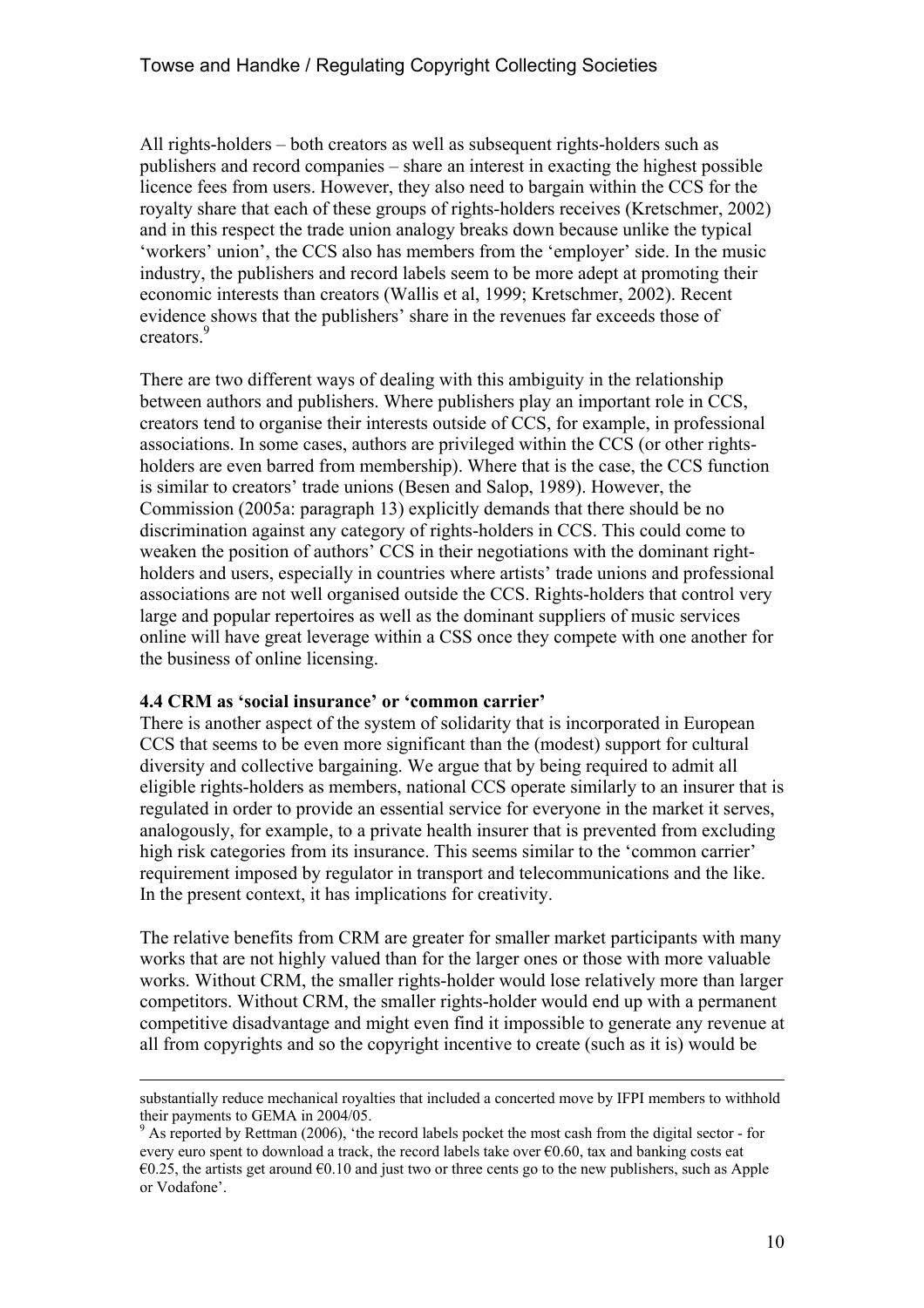ineffective. The larger rights-holder could benefit in various ways from this constellation: she could benefit from reduced competition in the market for works and so could raise prices; she could buy the rights that are of otherwise of low value to the smaller competitor or she could sell services in the administration of rights to the smaller right-holder. Without the cooperative non-profit constitution of the membership CCS, smaller members would be charged higher fees and the rights management provider would also exclude many small members when the ratio between the administration costs and revenues for the repertoire of the work is high. At present, the price concessions that today's CCS make to larger rights-holders and the extent to which they exclude smaller rights-holders is very limited. On the one hand, this is certainly influenced by their status as non-profit collectives in which the multitude of small members have some say. On the other, this is the result of statutory regulation. CCS are usually forced by the terms of their statutory grant to make membership open to all rights-holders.<sup>10</sup> It is in this sense that the CRM system operated by CCS is analogous to a system of social insurance supplied through a private provider.

To make open membership meaningful, the prices that CCS charge for administering repertoires by low-income members cannot deviate too much from the prices that larger members have to pay. The common practice of CCS to charge a flat percentage fee of the revenues collected for members to finance themselves is favourable to smaller members.

The combined effect of these measures is to make the market for the copyrighted works themselves more competitive because more works are included in the blanket licence at a very low cost. Without open-membership CCS, many small rights-holders would be virtually excluded from some royalty sources. The possession of a valuable repertoire would be the precondition to participate in the market and thus established rights-holders would be shielded from competition. Whether many right-holders are included into the market administered by CCS makes an important difference to the supply of creative work and as long as market access is not barred, even the smallest right-holder could strike gold one day, given the unpredictable nature of demand in these markets. Alonso and Watt (2003) have argued that risk-sharing is part of the economic logic of CRM and that is provided by blanket licensing.

#### **5 THE IMPLICATIONS OF COMPETITION FOR THE CRM SYSTEM**

The CCS are 'natural' monopolies, meaning that as monopoly suppliers they are more efficient in the sense of having lower costs than if there were competition, but natural monopolies are monopolies and whether the existence of a single supplier of CRM services for a particular bundle of rights is beneficial for society at large depends on the extent to which CCS exploit their monopoly position to raise prices or to tolerate inefficiencies within their organisation or how successfully they can be regulated. It is probably fair to say that most economists believe a natural monopoly is best left in tact but regulated (Baumol, 2003) and this tends to be economists' view of CCS (Watt, 2000; but see Merges, 1996). This is not the vision of the Commission, however, as it emphasises the merits of competition; instead, it aims to dismantle the monopolies of national CCS in the administration of online rights. It may believe that

 $10$  In practice, some discrimination of very small right-holders is allowed in order not to compromise the efficiency of CCS' operations excessively.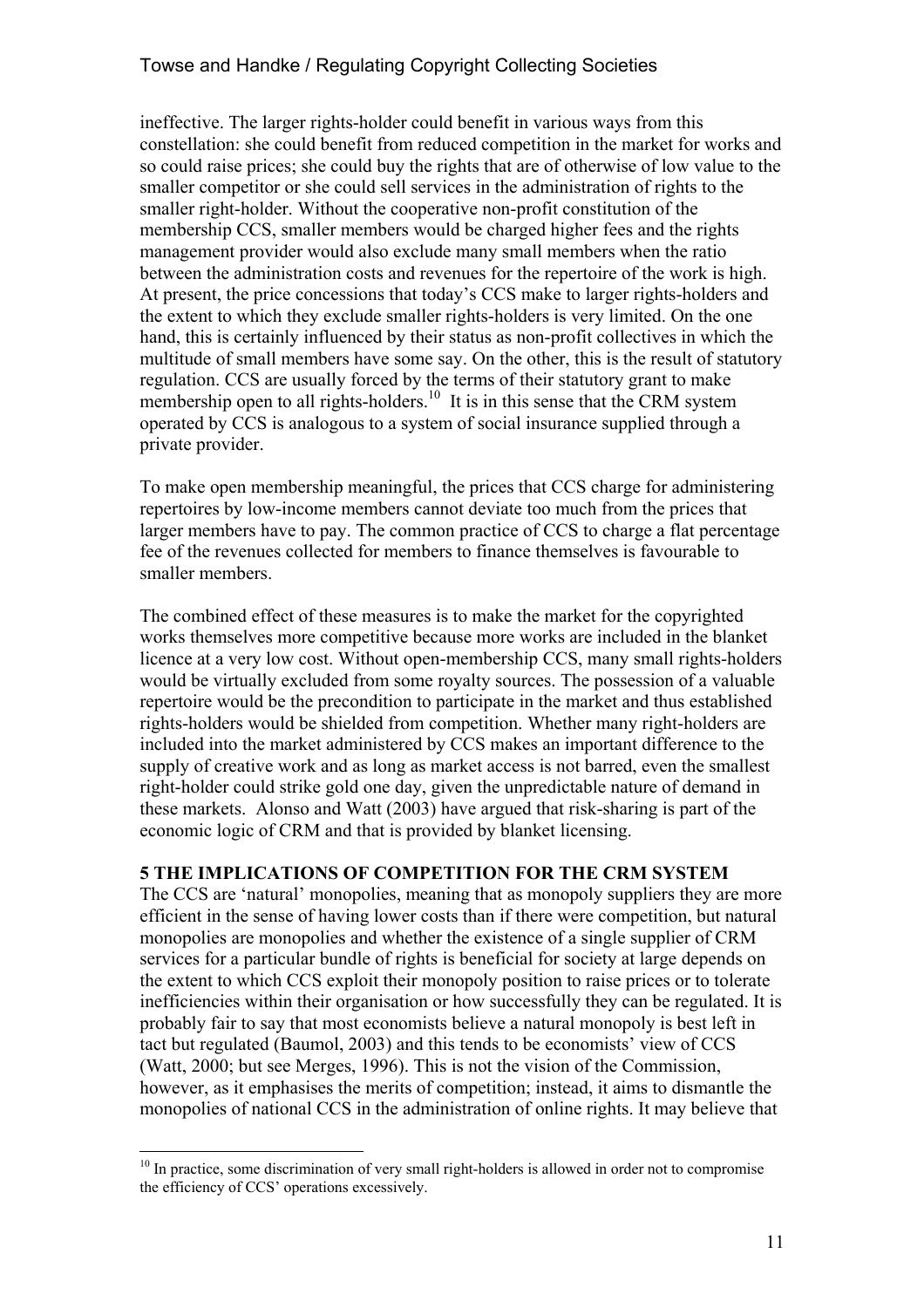the size of a European market is so large that two or more competing CRM providers could administer the same rights to different repertoires but it is questionable how much competition there would be. Even in the largest integrated markets for copyrights, namely, the US and Japan, there is no effective competition between CRM providers; moreover, network effects in the market for CRM will favour the largest CCS even if it does not have a cost advantage. Due to the high fixed costs of entry, contestability in the market for rights management is probably always going to be low. It seems to us that even if there were competition in the short run, mergers would very soon take place to benefit from economies of scale and network effects as defined above and natural monopoly would reassert itself.

Regarding dynamic efficiency, the Commission's argument seems to be that the market conditions for online licensing differ from those in traditional markets. It may also be the case that it regards conditions in the market for online music distribution as different from those of 'hard copy' sales, which is very likely the case: however, we do not discuss the music industry per se in the paper (except to note that music publishers and record labels are often dominant members of CCS); we concentrate only on rights administration. We believe the Commission has underestimated the tendency to natural monopoly in the administration of rights. Of course, digital rights management (DRM) – either the application of advanced 'digital' information and communication technology to administer all types of copyrights or the more narrow task of the administration of copyrights for works that are distributed in digital form– could reduce some of the costs in the administration of copyrights (even if new challenges like unauthorised copying and a greater diversity of users need to be taken care of). <sup>11</sup> Indeed, in the former sense, DRM is already being used by CCS. Perhaps the Commission has in mind the possibility of 'specialist' DRM rights management suppliers that would contest the incumbent CCS. But any administration of rights requires a high sunk cost while marginal costs are very low and even close to zero. This inevitably leads to natural monopoly as the lowest cost provider. Moreover, the . network effects of the type mentioned above would reinforce that tendency, putting the largest provider at an advantage. Economies of scale and network effects make a monopoly (or at least a very narrow oligopoly with perhaps a few fringe suppliers) the much more likely outcome in an integrated market for the EU and if that were regulated, the outcome would probably be the most beneficial. Moreover, the basic advantage of regulated monopolies in comparison to unregulated competition – next to the avoidance of duplicative fixed costs – is that policy-makers can easily exert some influence over the monopolist's pricing and the distribution of its profits if that is deemed to be desirable (Armstrong and Sappington, 2006), which is what the nation states do on a territorial basis at present.

Another argument for the Commission's initiative is that competition would spur innovation. As it is, monopolistic and highly regulated non-profit CCS have little incentive to invest heavily in innovation because they will not be able to appropriate much of the surplus generated by lower costs. CCS may also fear that low prices for online licences would cannibalise the traditional market that accounts for the bulk of their revenues and those of their members.<sup>12</sup> What is more, CCS may experience lock-

 $11$  It has been widely questioned whether interoperability between different DRM techniques is feasible and this could be a serious barrier to universal adoption for copyright administration. .

<sup>&</sup>lt;sup>12</sup> Especially as the bulk of this is in ,analogue' form and, with copyright lasting 70 years after the death of the author, that is likely to be the case for years to come.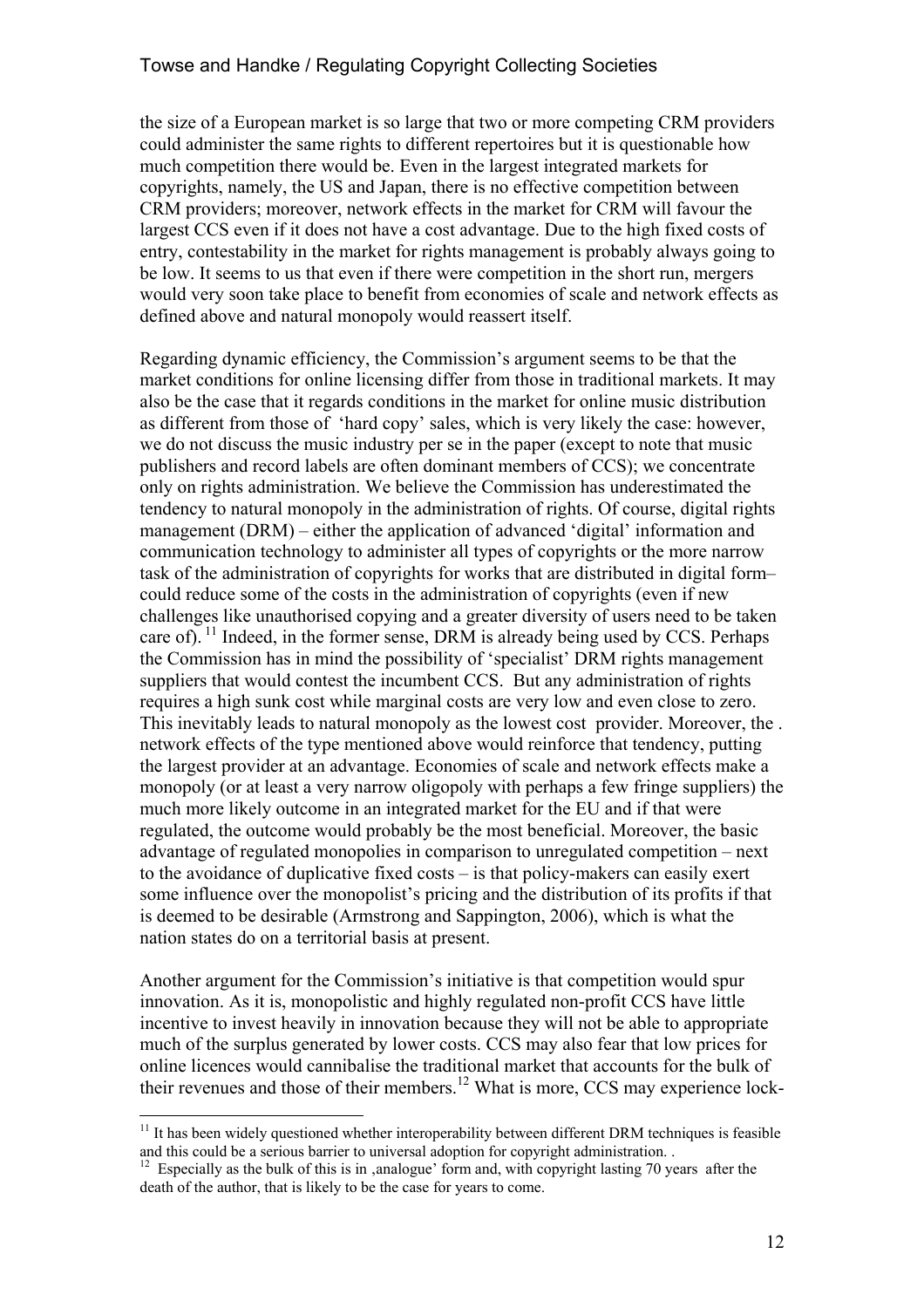in (as did the major right-holders in the music market) not only due to economic reasons but also because their activities are regulated by law. The Commission has taken the view that CCS are using their market power to hold back experimentation with alternative solutions including DRM techniques that might well offer more efficient and more flexible solutions than the more traditional, one-size-fits-all CRM services but this appears to ignore the benefits of blanket licensing. If territorial restrictions were lifted either by the CCS themselves or by their national regulators, the prospect of attracting business from all over Europe could encourage incumbent CCS to compete with each other if competition were to improve conditions for their members. That would have to come in the form of higher revenues or lower costs. Higher revenues would mean higher licence fees for users or lower costs of administration. An unregulated for-profit supplier of DRM services would have the advantage of starting from scratch but would have to compete business away from incumbent CCS suppliers that have the benefit of a huge repertoire and the associated economies of scale and network effects.

Introducing competition would almost certainly lead to cream-skimming and to price discrimination. Competition among CCS would mean that both rights-holders and users would be able to shop around for the services of copyright administration by the CCS that offers them the best deal. Other things being equal, rights-holders seeking to maximise income from online distribution would prefer the CSS that pays the highest royalties net of administration costs for the particular repertoire of the rights-holder. Moreover, with competition, a large rights-holder could go to a different CCS to administer different works, say, by genre, but if that were to happen, you would get the tragedy of the 'anti-commons', that is, excessive debundling of rights and that would vastly increase search and other transaction costs for users. It would therefore seem necessary to keep works and authors in the same CCS – no doubt why some CCS require authors to assign all their works to them – and that would be equally true of digital works that are supplied online alongside the CD or DVD version. Even cream-skimming, though apparently cost effective from the point of view of the CCS, could easily lead to an overall welfare loss not just for the 'small' copyright- holders but also for users who would have much higher compliance costs (and they vastly exceed the copyright holders in number).

Users would prefer the CCS that charges the lowest licence fee for a particular repertoire and for the permitted types of use. For-profit rights management providers would compete with closed membership CCS using pricing policies that fully reflecting the ratio of costs to revenues of members' repertoire. They could offer better terms to larger right-holders and larger users if they excluded smaller participants. The question is whether this would be more efficient overall. Thus we need to ask which rights-holders and which users look most likely to gain and who will be losers. The losers are almost certainly the small, minority repertoire authors (classical and 'national' music, for example) who play an important role in innovation and cultural diversity. The Commission argues that because most of the royalty payments accrue due to a small minority of works – those of the international superstars - the claim that a 'legitimate online music service would, in the absence of collective management of copyright, have to negotiate with thousands of songwriters or music composers is untrue'. However, that is misleading: it may be true at any point in time but works' popularity changes constantly and that is crucial for creativity. Separation of conventional CRM and the collective administration of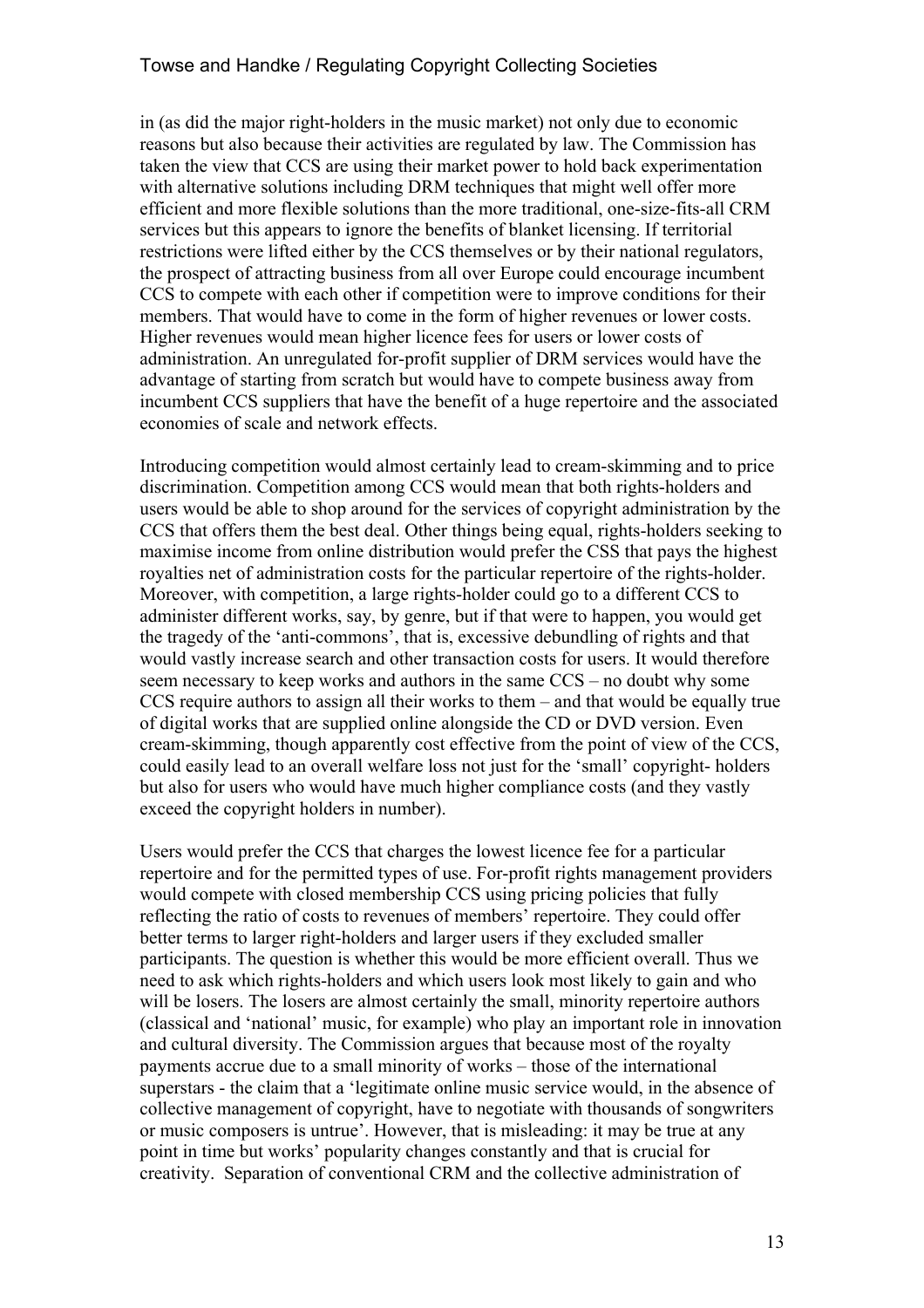online rights adds another level of complication for rights-holders if they deal with more than one CCS.

Several points emerge from this:

- 1. CCS are natural monopolies so adding in more repertoire and members does not cost much, especially as increasingly water-marking, ID numbering systems (like ISCR and ISBN) and DRM techniques are used by CCS and online membership is easy to administer.
- 2. Competition could increase the costs of licensing to rights-holders in general.
- 3. Certain kinds of competition would increase costs to users and would also raise the price of the licence fee.
- 4. Blanket licensing is administratively efficient but not economically efficient so there is a trade-off here for both right-holders and users. It is difficult to imagine blanket licensing without a monopoly provider of rights management.

One more point merits discussion: does a CCS inevitably have to combine the services of royalty collection via the licence with those of distributing the revenues? In other words, could radical regulation split up these functions? The unit of output for the services of royalty collection and for licensing is the work but the unit of output for distribution is the author or rights holder. Obviously, there is no correlation between the two: some authors produce many works and others just one but the one might be a best seller and the many are duds. As far as the cost of the services of royalty collection and distribution are concerned, these are separate functions and are in some cases split up: for example, the distribution facilities (the database of artists' names, addresses and bank information) of a CCS are used to distribute the proceeds of blank tape levies and computer taxes etc in countries where these apply; they are collected by the government and passed on to the relevant CCS. But royalty collection and licensing are clearly joint activities and a work has to be linked to a rights-holder so presumably some sort of 'common carrier' arrangement of databases would have to be made if these functions were to be severed. This question gets some way from the analogy of CRM with social insurance but it is not totally removed: for instance, a national health service combines the functions of health provision with health insurance though these are distinct services.

### **6. CONCLUSIONS**

It is obvious from the above that this is a complex situation for a regulator  $-\text{in this}$ case a competition authority that is more used to dealing with the steel and telecoms industries. It is also obvious that the CCS monopolies are due to a complex combination of economic and legal forces and that their purposes and governance are determined by their role in making copyright workable as an incentive to creativity. As in all matters to do with the cultural sector, sensibilities are easily roused and the age old clash between art and commerce is readily invoked as has been witnessed in the recent strong lobbying of the Commission and European Parliament.

The Commission proposes to deregulate the CCS by forcing them to extend their services of administering copyrights beyond their territorial boundaries. In doing so, it is adopting a 'traditional' competition law approach, no doubt because it has no mandate for intervention in cultural matters, only in economic and internal market affairs (though the latter includes copyright law). But this stance ignores several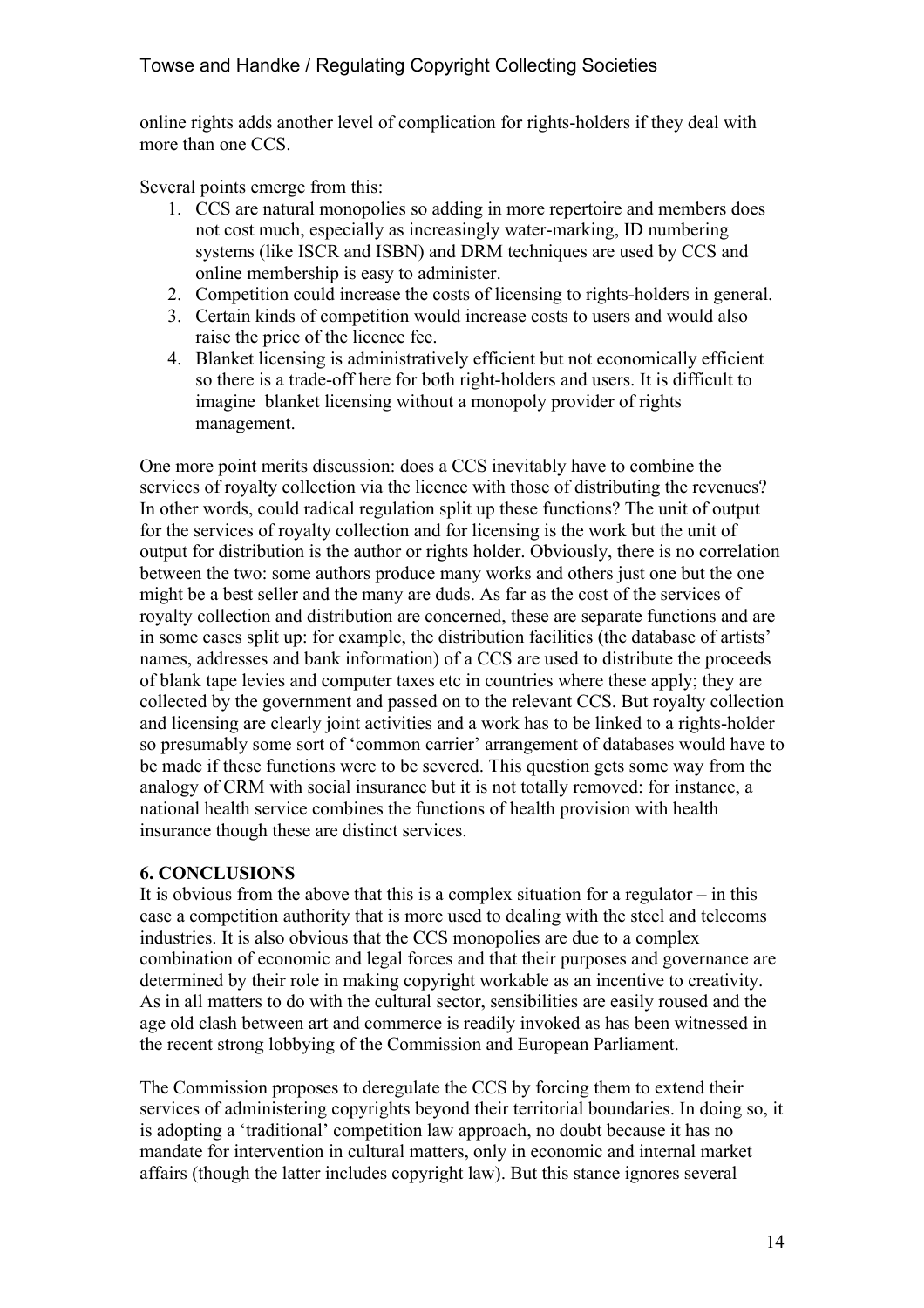important features of CCS: first, many have been set up with a grant of monopoly by a national government that already regulates them; second, copyright law is national law and is territorial; thirdly, the purposes for which CCS were set up are not only economic, they also include a cultural mandate the same as that of copyright law itself, that is, to stimulate creativity and to protect authors' rights. Copyright law is not selective (as is patent law); many types of works and creators are protected by copyright without registration or quality control and it is left to markets to select successful works, not only in the short run but also in the long run over the duration of the copyright. It is hard to see how the Commission can achieve its aims without fundamentally changing copyright law. It could even be argued that the root of the problem lies with copyright law itself which by proliferating rights has created the need for an ever more complex system of CRM to make it workable. Without CRM, the majority of creators and other rights-holders would not be able to enjoy the benefits of copyright law, thus defeating its purpose. CCS are the spontaneous private solution to government failure in the enforcement of copyright law; however, when they collaborated in order to facilitate online rights licensing (the Santiago Agreement) it was dubbed collusive.

The hope of the Commission is that tearing down boundaries in the market for CRM of online music would introduce competition among CCS and create a more efficient and dynamic market in which new services of copyright administration appropriate to Internet distribution would establish themselves more quickly. A more efficient and dynamic market for authorised online services is expected to better withstand unauthorised use ('piracy'). Competition between CCS might also motivate them to allow rights-holders flexibility in exploring self-help systems such as DRM (digital rights management) as well as using their services.

In this paper, we have argued that technological change – including DRM – and additional regulation is unlikely to fundamentally alter the tendency towards natural monopoly in the administration of some copyrights even with DRM. Competition in a situation of natural monopoly causes prices to rise and the accepted solution is to allow the single supplier to offer its cost efficiencies while being regulated to prevent it exploiting its market power. Thus, a pan-European monopoly might be the most efficient solution, if properly regulated. However, there is no adequate regulatory framework in place to deal with such a situation, nor are such regulations envisaged in the Commission's publications and recommendations, though the status and organisation of the CCS even for the same bundle of rights varies quite a bit across borders. Indeed, copyright/authors' rights law also varies somewhat as between member states, significantly in relation to online use of music by private individuals (one country's piracy is another's 'fair use').

There seem to be some critical issues regarding the regulation of multi-territorial CRM that are largely ignored in the current debate. The first issue is the potential for largely unregulated for-profit CRM providers entering the market and replacing highly regulated non-profit collective CCS. (Of course, existing CCS could also change their statutes.) Unless universal service regulations are in place in every single EU member state, those CRM providers would be at an advantage that 'cream skim' only the most profitable customers. A second issue is the potential for vertical integration of CRM providers with large right holders or large commercial users. Both cream-skimming CRM providers as well as vertical integration could reduce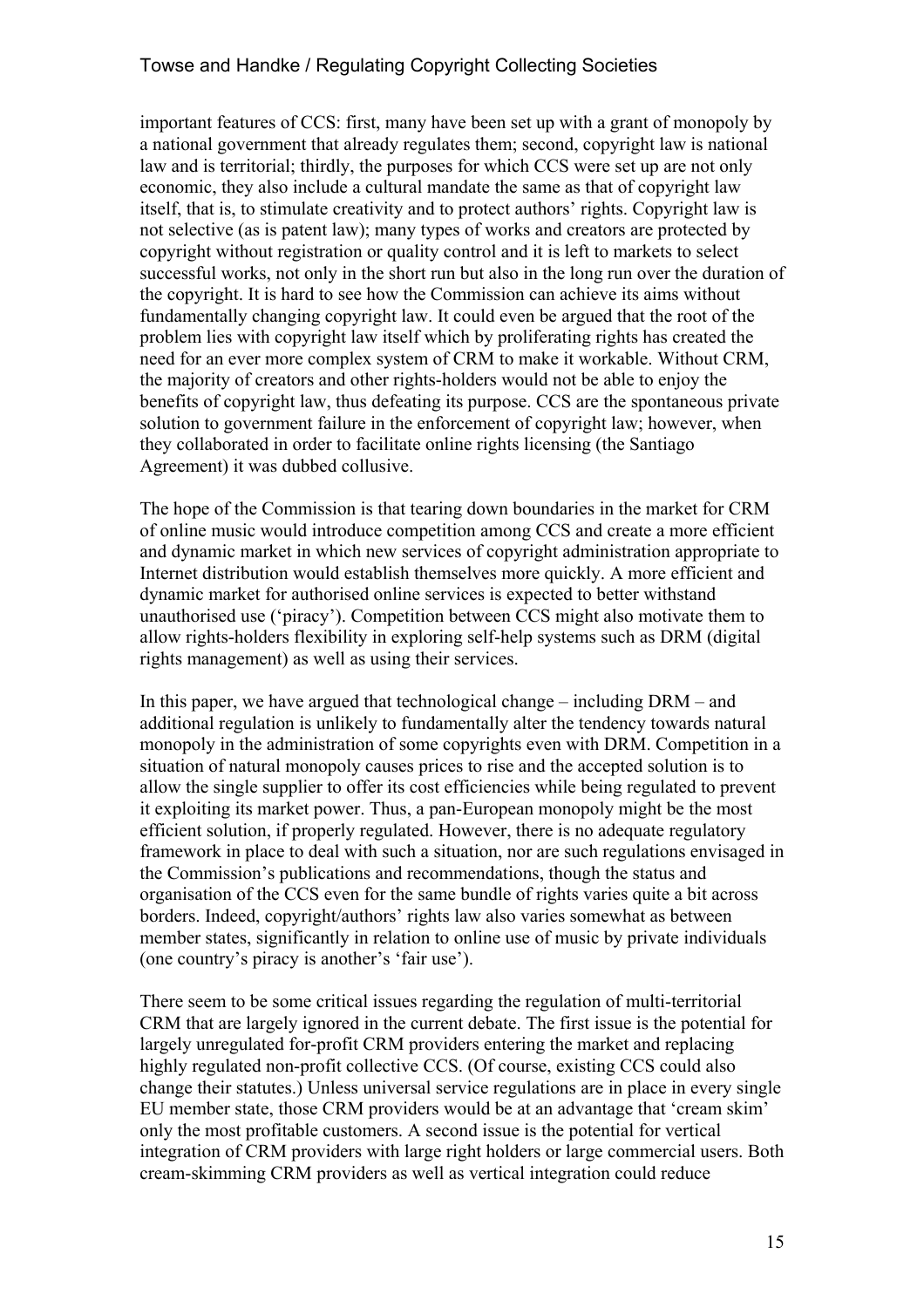competition upstream (among producers/right holders) and downstream (among commercial users). One of the most difficult questions is the trade-off between administrative and economic efficiency posed by blanket licensing but this is not a topic that the Commission has addressed. That should also include questioning the role of industry bodies in negotiating licence fees and conditions for their members, something that if found to be collusive and stopped, could well add significantly to the cost of using copyright works. We have not found much guidance in the literature on more radical measures to regulate the CCS, such as splitting off their different functions and making them contestable.

To be sure, there is much to say in favour of removing restrictions for pan-European rights management. Eventually, it seems the Commission or other EU-wide statutory bodies will have to develop the expertise and instruments to deal with a European copyright law as well as the administration of copyright, including issues in crossborder trade and competition. The present lack of competition between CCS, however, is mainly due to legal restrictions and the limitations of territoriality in copyright law – which the CCS themselves have attempted to overcome by bilateral agreements and the Santiago initiative. The legal restrictions have no doubt lead to the problems identified by the Commission. The immediate solution therefore seems to lie with the governance of the national societies. However, this presents the Commission with a problem as it has no jurisdiction over cultural matters and it is instead using its economic powers of regulating monopoly. Before regulations on EUlevel are in put in place, however, introducing competition between CRM providers could have a range of unintended consequences.

 In particular, without effective regulations stipulating that rights management providers be open to all rights-holders without extensive price discrimination, services for right-holders and users might be diminished as CRM providers focus their services on the market leaders. Therefore, in the immediate future it could well be that the established system of reciprocal representation by incumbent CCS – in spite of their apparent flaws – continue to provide the best solution that is available in practice for online rights management and they should be tolerated for the time being. The Commission's threat to force them to compete might well help to promote innovation among CCS and it could be coupled with standard means of regulating monopolies,such as price caps that take account of technological change and systematic cross-border comparisons in order to identify inefficiencies. There would then be institutional evidence on which to base future policy. The danger of the Commission's current stance is.that the baby is thrown out with the bathwater. It is our judgement that the benefits of CRM via regulated natural monopoly providers on balance outweigh the costs of competitive suppliers, particularly if they are for-profit unregulated firms.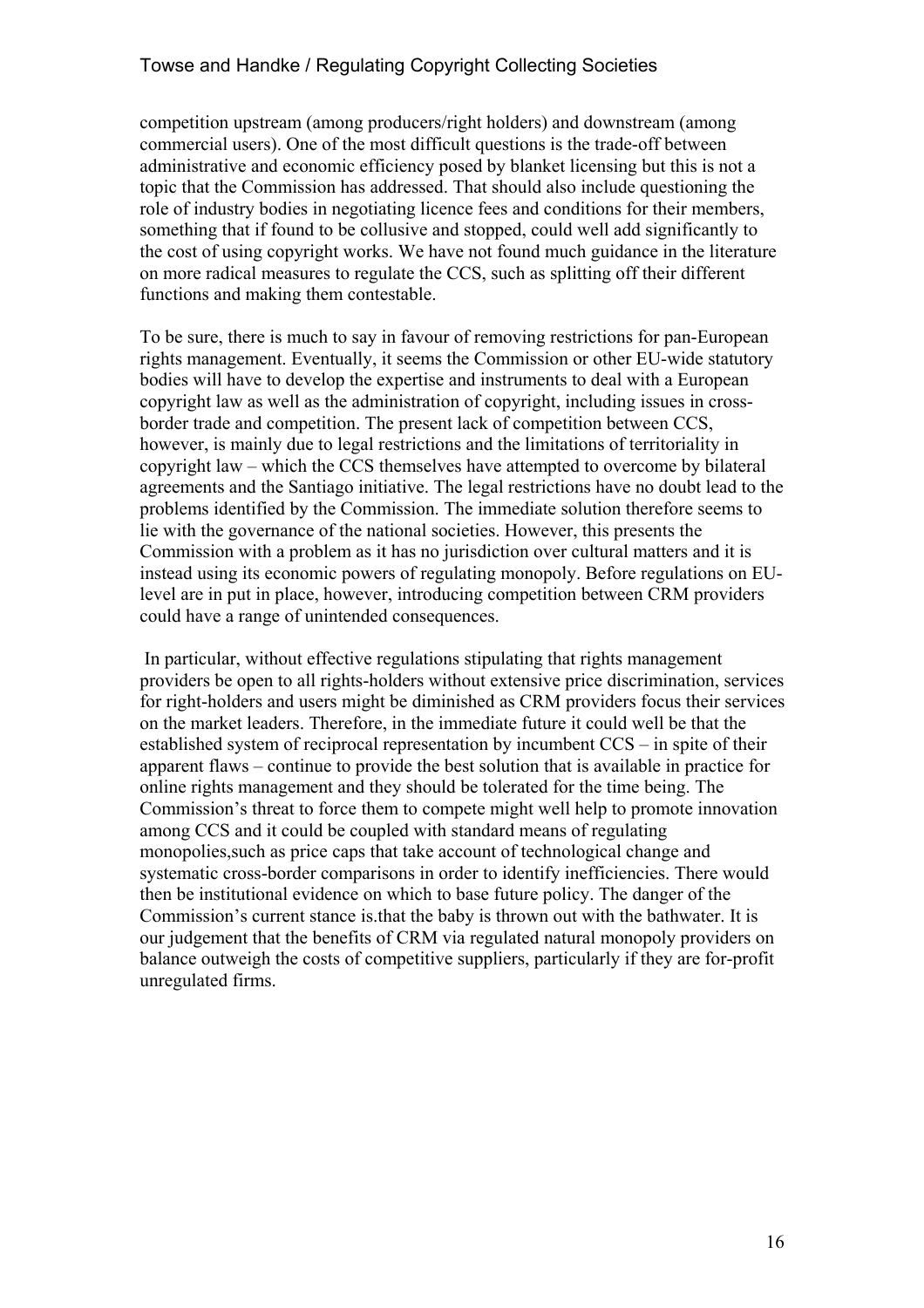## **References**

Alonso, J. and R. Watt (2003). 'Efficient distribution of Copyright Income', in Gordon, W. and R. Watt (eds) *Economics of Copyright*, Cheltenham: Edward Elgar.81-103.

Armstrong, M. and D. Sappington (2006). 'Regulation, Competition and Liberalization', in *Journal of Economic Literature* 44(2). 325-366.

Bayreuther, F. (2001). 'Europa auf dem Weg zu einem einheitlichen Urheberrecht', in *Europäisches Wirtschafts & Steuerrecht*, Vol 9, Sept.2001, pp.422-31.

Besen, Stanley M., Sheila N. Kirby (1989). *Compensating Creators of Intellectual Property – Collectives That Collect*. Santa Monica, CA: The RAND Corporation.

Besen, Stanley M., Sheila N. Kirby, and Steven C. Salop (1992). 'An Economic Analysis of Copyright Collectives'. *Virginia Law Review* 78(1), 383-411.

Brousseau, E. and Bessy, C. (2005). 'Public and private institutions in the governance of intellectual property rights', in B. Andersen (ed.), *Intellectual Property Rights: Innovation, Governance and the Institutional Environment*, Edward Elgar Publishers.

Caves, R. (2000). *Creative Industries – Contracts Between Art and Commerce.* Cambridge MA: Harvard University Press.

Einhorn, Michael A. (2002). Music Licensing in the Digital Age. In Ruth Towse (ed.) *Copyright in the Cultural Industries*. Cheltenham: Edward Elgar.165-77.

European Community (2001). *Directive 2001/29/EC of the European Parliament and of the Council of 22 May 2001 on the harmonisation of certain aspects of copyright and related rights in the information society,* Official Journal L 167, 22/06/2001, pp.10-19. Online: http://europa.eu.int/eur-lex/en/lif/dat/2001/en\_301L0029.html

European Community (2002). 'Consolidated Version of the Treaty Establishing the European Community', *Official Journal C 325*. Online: http://europa.eu.int/eurlex/en/treaties/dat/C\_2002325EN.003301.html

European Commission (2005a). *Commission Recommendation 2005/737/EC of 18 May 2005 on collective cross-border management of copyright and related rights for legitimate online music services*. Online: http://eurlex.europa.eu/LexUriServ/site/en/oj/2005/l\_276/l\_27620051021en00540057.pdf

European Commission (2005b). Study on a Community Initiative on the Cross-Border Collective Management Of Copyright, Brussels: Commission of the European Communities. Online:

http://ec.europa.eu/internal\_market/copyright/docs/management/studycollectivemgmt\_en.pdf

European Commission (2005c). Impact Assessment Reforming Cross-Border Collective Management Of Copyright And Related Rights For Legitimate Online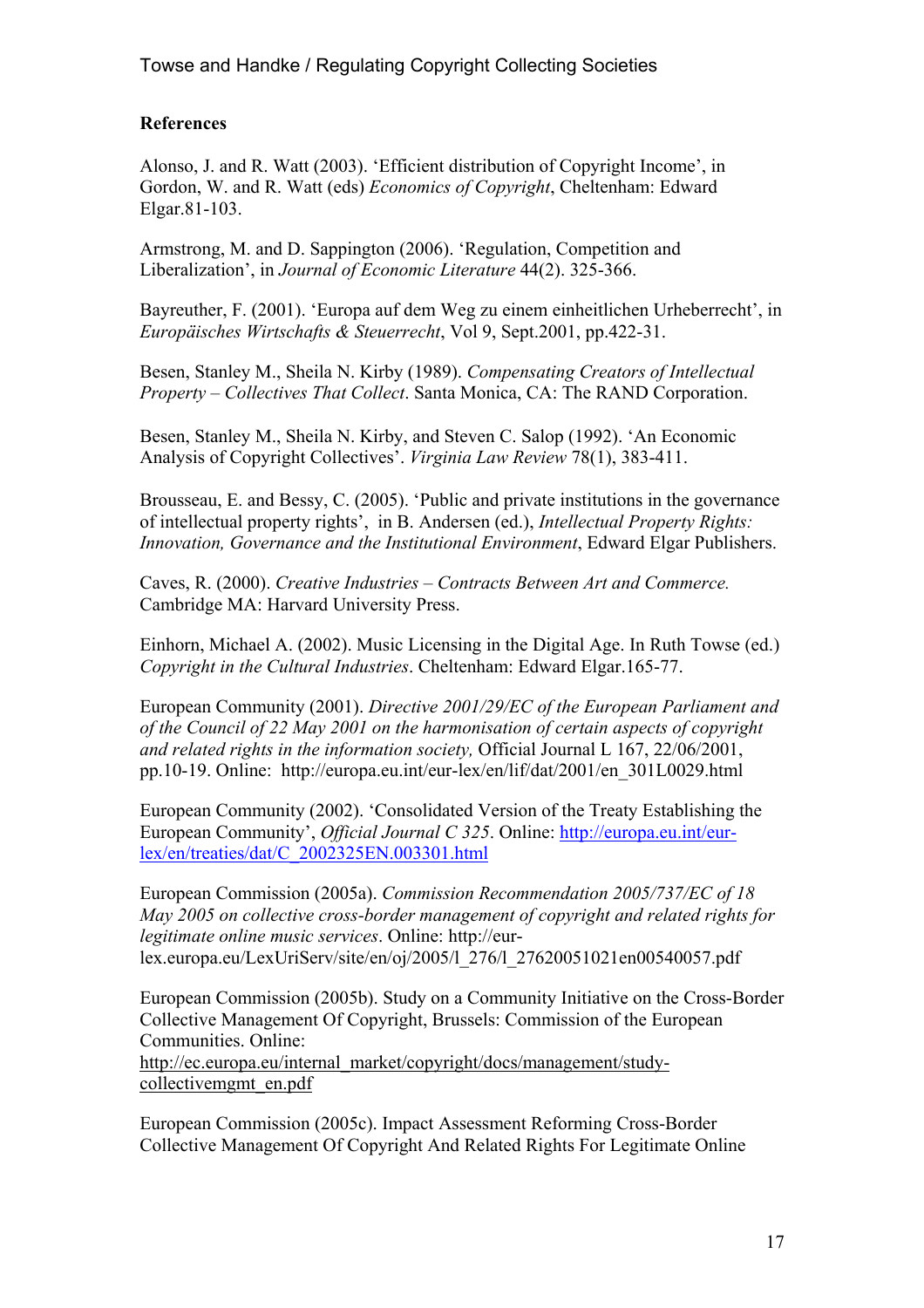Music Services, Brussels: Commission of the European Communities. Online: http://ec.europa.eu/internal\_market/copyright/docs/management/sec2005\_1254en.pdf

European Parliament (2007). *Report on the Commission RECmendation of 18 October 2005 on collective crossborder management of copyright and related rights for legitimate online music services* (2005/737/EC). Brussels and Strasbourg: European Parliament. Online:

http://www.europarl.europa.eu/sides/getDoc.do?pubRef=- //EP//NONSGML+REPORT+A6-2007-0053+0+DOC+PDF+V0//EN

Gordon, W. (1982). 'Fair use as market failure: A structural and economic analysis of the Betamax case and its predecessors'. *Columbia Law Review* 82: 1600-1657.

Gordon, W. and R.Watt (eds.) (2003). *The Economics of Copyright – Developments in Research and Analysis*, Cheltenham: Edward Elgar.176-98.

(IFPI) International Federation of the Phonographic Industry (2007). *Digital Music Report*, London: IFPI. Online: http://www.ifpi.org/content/library/digital-musicreport-2007.pdf.

Koelman, K. (2004). Copyright Law & Economics in the Copyright Directive: is the Droit d'Auteur Passé? *International Review of Intellectual Property and Competition Law* (IIC), 603-638.

Kretschmer, M. (2002). 'Copyright Societies Do Not Administer Individual Rights: The Incoherence of Institutional Traditions in Germany and the UK'. In Ruth Towse (ed.) *Copyright in the Cultural Industries*, Cheltenham: Edward Elgar.140-64.

Liebowitz, S. (2005). 'MP3s and copyright collectives: a curse worse than the disease?', in Lisa N. Takeyama, Wendy J. Gordon, and Ruth Towse (eds.) *Developments in the Economics of Copyright: Research and Analysis*. Cheltenham: Edward Elgar. 37-59.

Monopolies and Mergers Commission (1996). *Performing Rights – A Report on the Supply in the UK of the services of Administering Performing Rights and Film Synchronization Rights.* London: HMSO. Monopolies and Mergers Commission.

Rettman, A. (2006). 'EU on edge of big bang in digital music sales', in *EU Observer*, 19.09.2006. Online: http://euobserver.com/871/22429

Rochelandet, F. (2003). 'Are Copyright Collecting Societies Efficient? An Evaluation of Collective Administration of Copyright in Europe'. In Wendy J. Gordon and

Röttinger, M. (2001). 'Das Urheberrecht in Rechtspolitik und Rechtsetzung der Europäischen Gemeinschaft – vom Handelshemmnis zum "Espace européen de la créativité"'. *UFITA* 2001 1(1), pp.9-94.